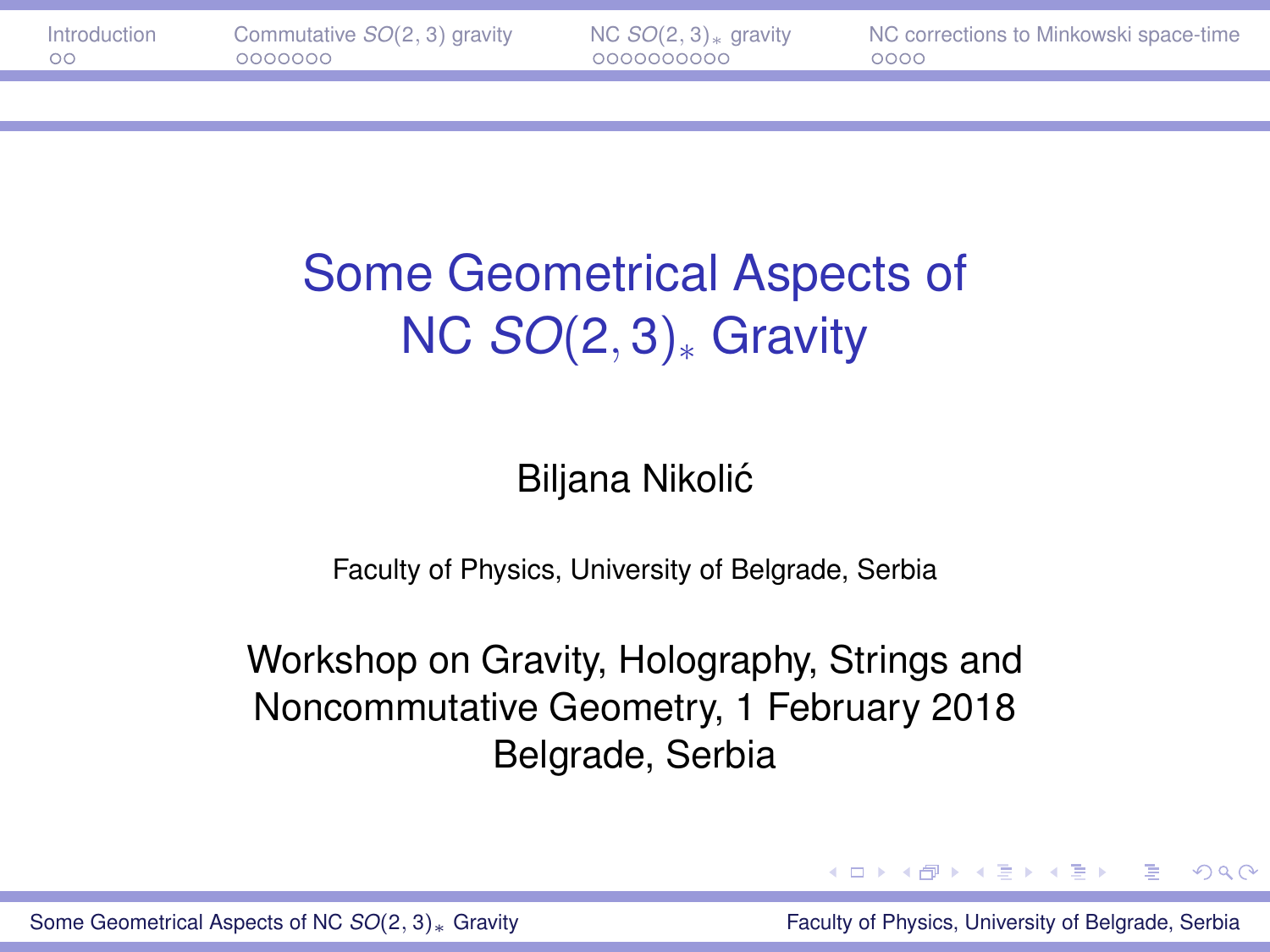| Introduction | Commutative $SO(2, 3)$ gravity | NC $SO(2, 3)$ <sub>*</sub> gravity | NC corrections to Minkowski space-time |
|--------------|--------------------------------|------------------------------------|----------------------------------------|
| - ററ         | 0000000                        | 0000000000                         | 0000                                   |

#### **Outline**

#### **[Introduction](#page-2-0)**

[Commutative](#page-4-0) *SO*(2, 3) gravity

NC *SO*(2, 3)<sup>∗</sup> [gravity](#page-11-0)

[NC corrections to Minkowski space-time](#page-21-0)



[Some Geometrical Aspects of NC](#page-0-0) *SO*(2, 3)<sub><sup>∗</sup></sub> Gravity Faculty Faculty of Physics, University of Belgrade, Serbia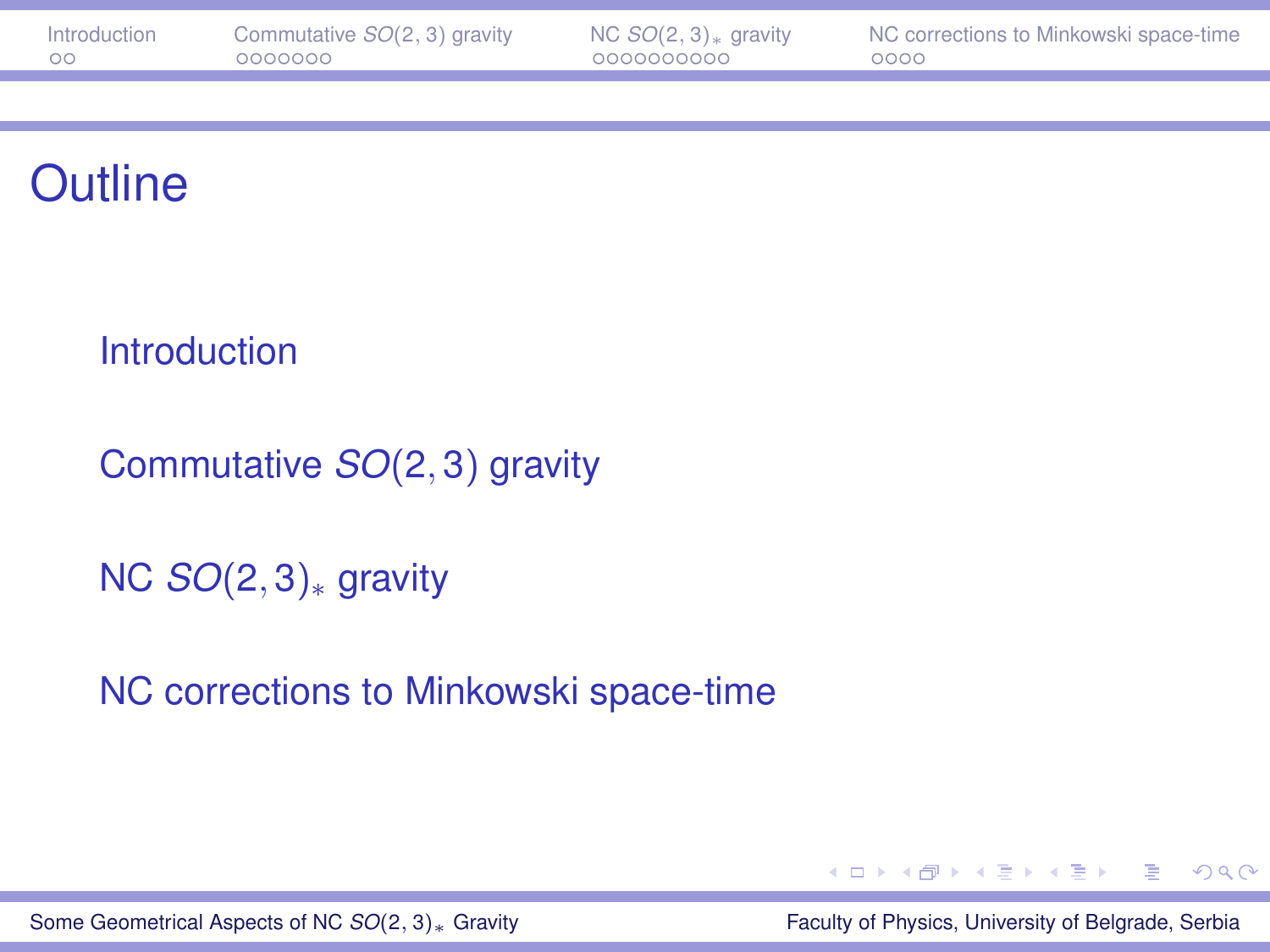<span id="page-2-0"></span>

| Introduction         | Commutative $SO(2, 3)$ gravity | NC $SO(2, 3)$ <sub>*</sub> gravity | NC corrections to Minkowski space-time |
|----------------------|--------------------------------|------------------------------------|----------------------------------------|
| 0000000<br>$\bullet$ |                                | 0000000000                         | 0000                                   |

#### **References**

M. Dimitrijević and V. Radovanović, Phys. Rev. D 89, 125021 (2014).

M. Dimitrijević Ćirić, B. Nikolić and V. Radovanović, Europhys. Lett. **118**, 21002 (2017)

M. Dimitrijević Ćirić, B. Nikolić and V. Radovanović, Phys. Rev. D **96**, 064029 (2017)

④ ヨ ト ④ ヨ ト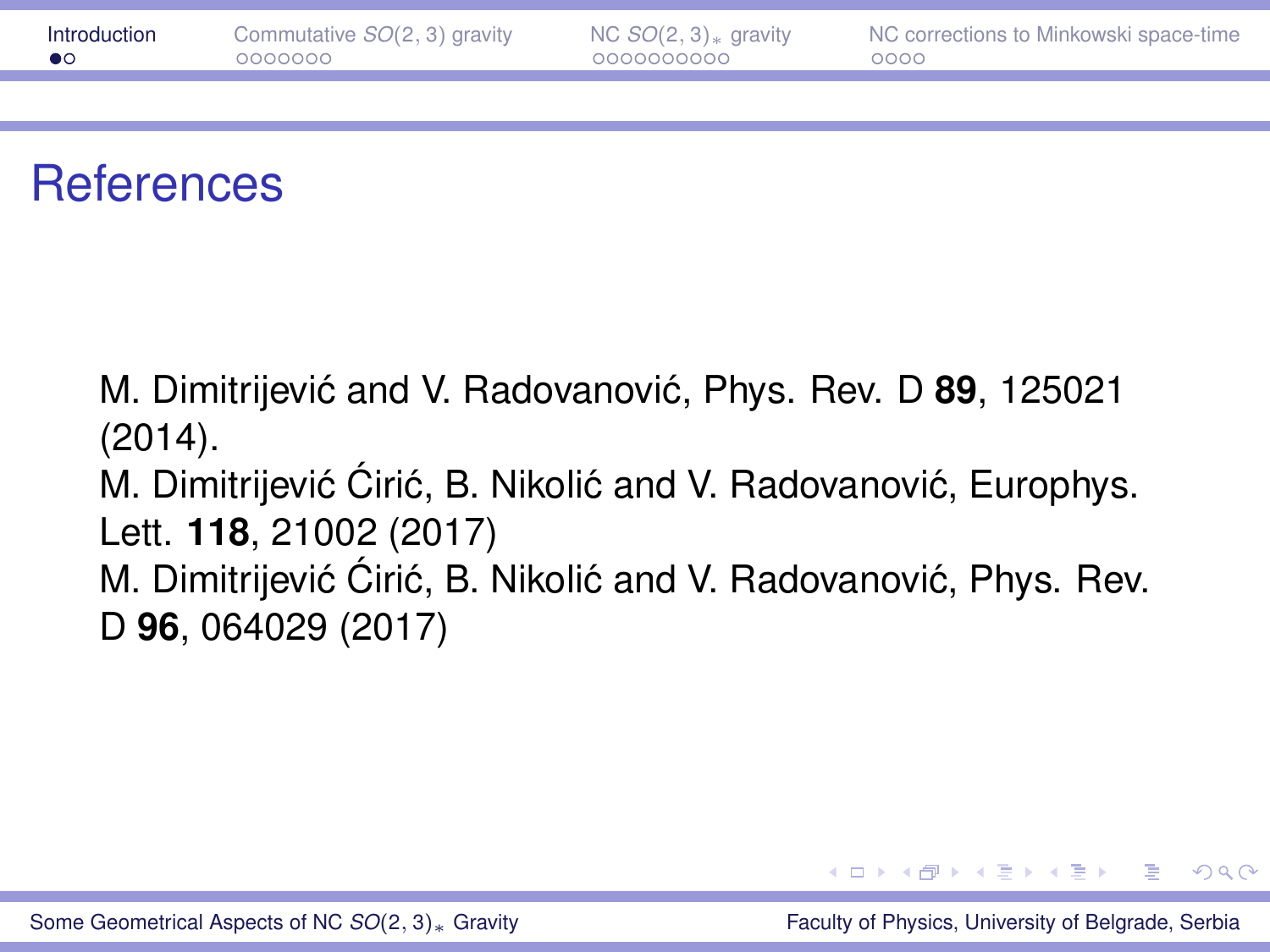| Introduction | Commutative $SO(2, 3)$ gravity | NC $SO(2, 3)$ gravity | NC corrections to Minkowski space-time |
|--------------|--------------------------------|-----------------------|----------------------------------------|
| ≘⊙●          | 0000000                        | 0000000000            | 0000                                   |
|              |                                |                       |                                        |

# **Introduction**

- $\triangleright$  General relativity and quantum field theory give good description of nature in their domains. There is a need for theory of gravity on quantum scales.
- $\triangleright$  One approach to this problem is introducing noncommutative spacetime

$$
[\hat{x}^{\mu},\hat{x}^{\nu}]=i\theta^{\mu\nu}(\hat{x}).
$$

[Some Geometrical Aspects of NC](#page-0-0) *SO*(2, 3)∗ Gravity Faculty of Physics, University of Belgrade, Serbia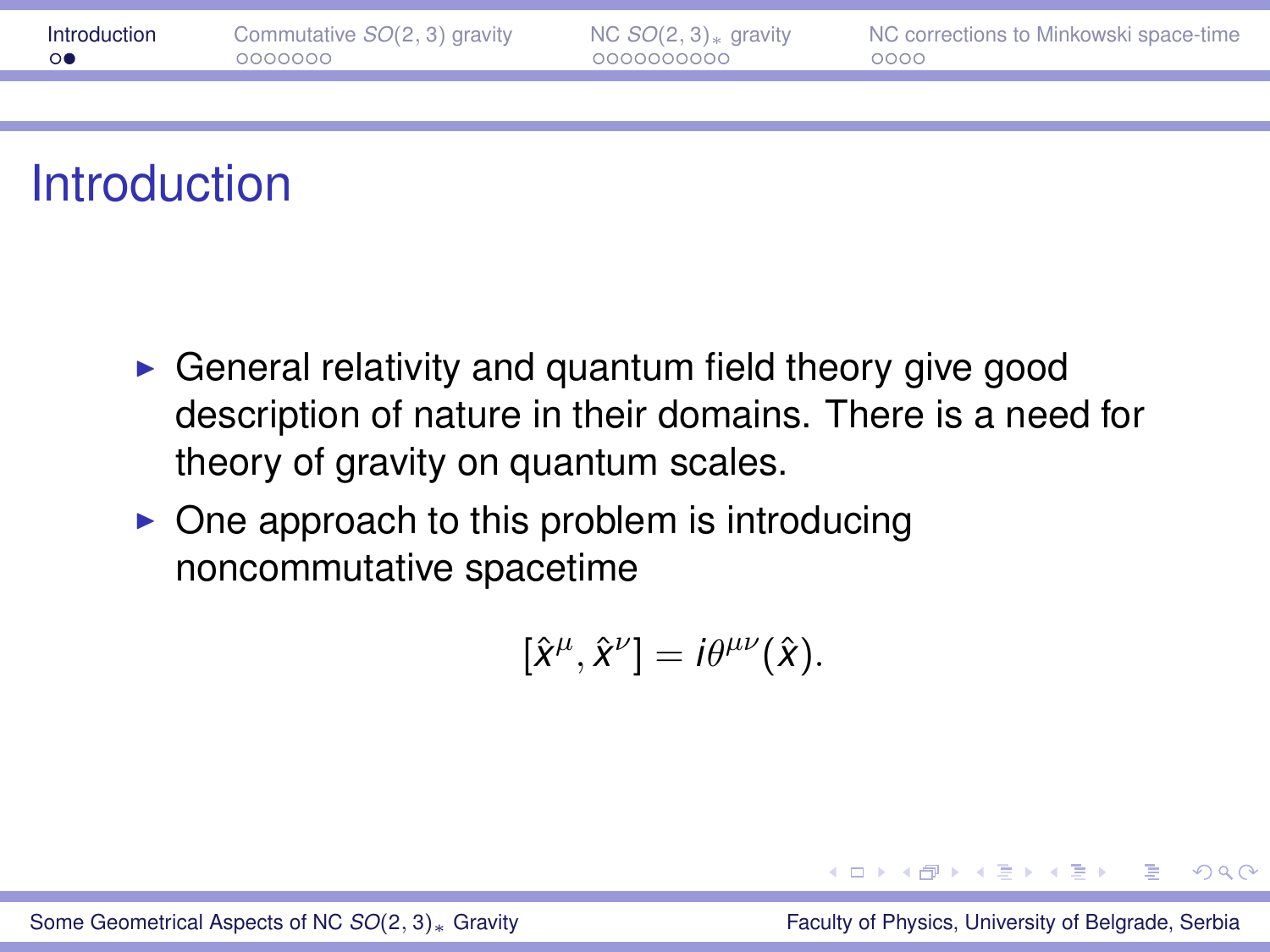<span id="page-4-0"></span>

| Introduction | Commutative SO(2, 3) gravity | NC $SO(2, 3)$ <sub>*</sub> gravity | NC corrections to Minkowski space-time |
|--------------|------------------------------|------------------------------------|----------------------------------------|
| - ററ         | •000000                      | 0000000000                         | 0000                                   |
|              |                              |                                    |                                        |

# *SO*(2, 3) gauge theory

- Generators of the  $SO(2,3)$  group are  $M_{AB}$ , where A, B take values 0, 1, 2, 3, 5.
- $\blacktriangleright$  Commutation relations:

$$
[M_{AB},M_{CD}]=i(\eta_{AD}M_{BC}+\eta_{BC}M_{AD}-\eta_{AC}M_{BD}-\eta_{BD}M_{AC}),
$$

where  $\eta_{AB} = \text{diag}(+,-,-,-,+)$  is 5*D* metric.

イロン イ何 メイヨン イヨン ニヨー

 $200$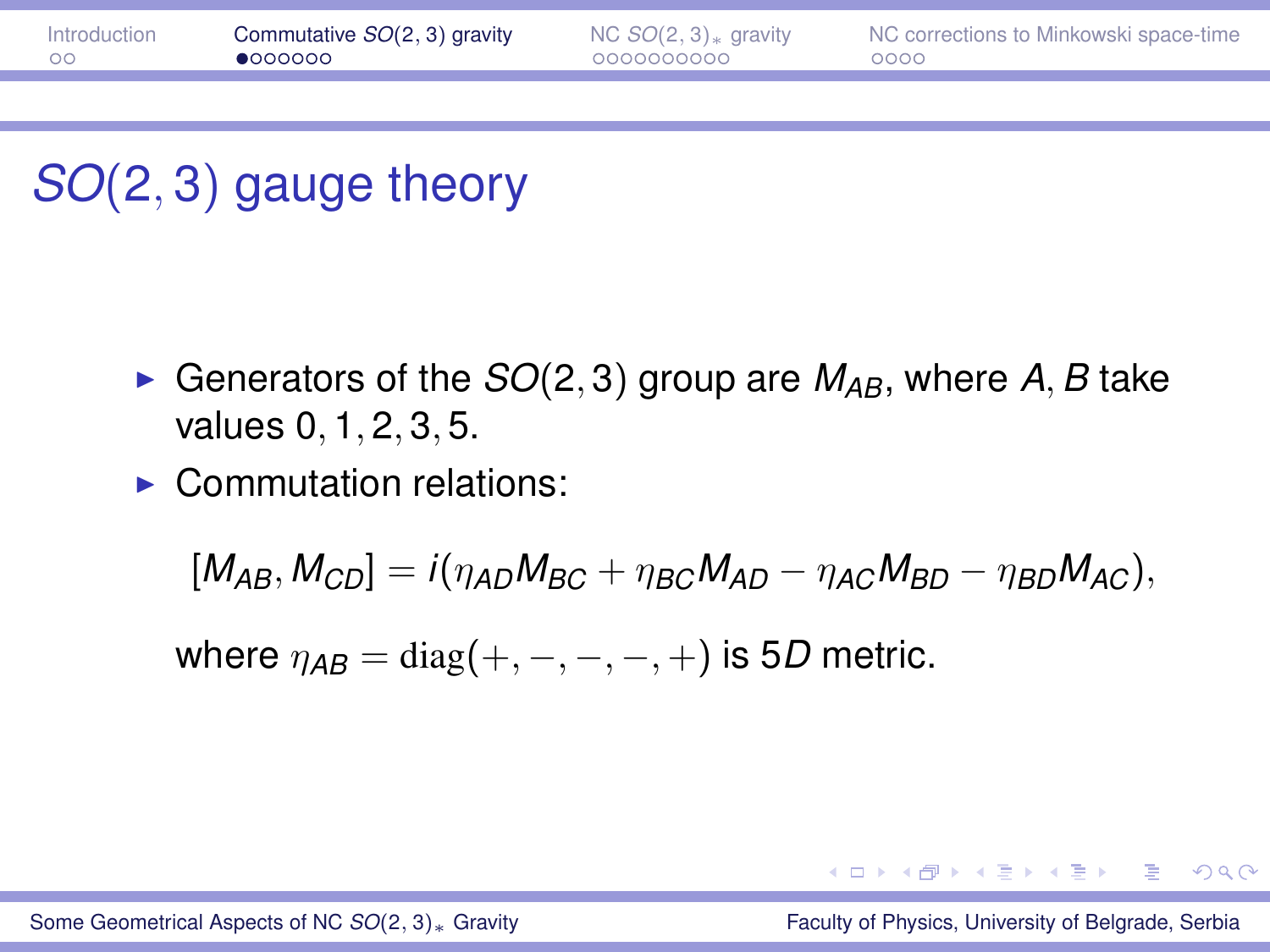| Introduction | Commutative SO(2, 3) gravity | NC $SO(2, 3)$ <sub>*</sub> gravity | NC corrections to Minkowski space-time |
|--------------|------------------------------|------------------------------------|----------------------------------------|
| ററ           | ⊙●ററററ                       | 0000000000                         | 0000                                   |
|              |                              |                                    |                                        |

### Representation of *MAB*

- **EXA** Generators of Clifford algebra in 5D are Γ<sub>A</sub>, and they satisfy  $\{\Gamma_A, \Gamma_B\} = 2\eta_{AB}$ .
- ► The gamma matrices in 5*D* are  $\Gamma_A = (i\gamma_a\gamma_5, \gamma_5)$ , where  $\gamma_a$ ,  $(a = 0.1, 2, 3)$  are the four-dimensional gamma matirces and  $\gamma_5$  is defined by  $\gamma^5=\gamma_5=i\gamma^0\gamma^1\gamma^2\gamma^3.$
- **►** We can define generators  $M_{AB}$  using Γ<sub>A</sub> as  $M_{AB} = \frac{1}{2}$  $rac{1}{2}$ [Γ<sub>A</sub>, Γ<sub>B</sub>].
- $\blacktriangleright$  In this representation we obtain:

$$
M_{ab}=\frac{i}{4}[\gamma_a,\gamma_b]=\frac{1}{2}\sigma_{ab}\ ,\ M_{5a}=\frac{i}{2}\gamma_a.
$$

 $\Omega$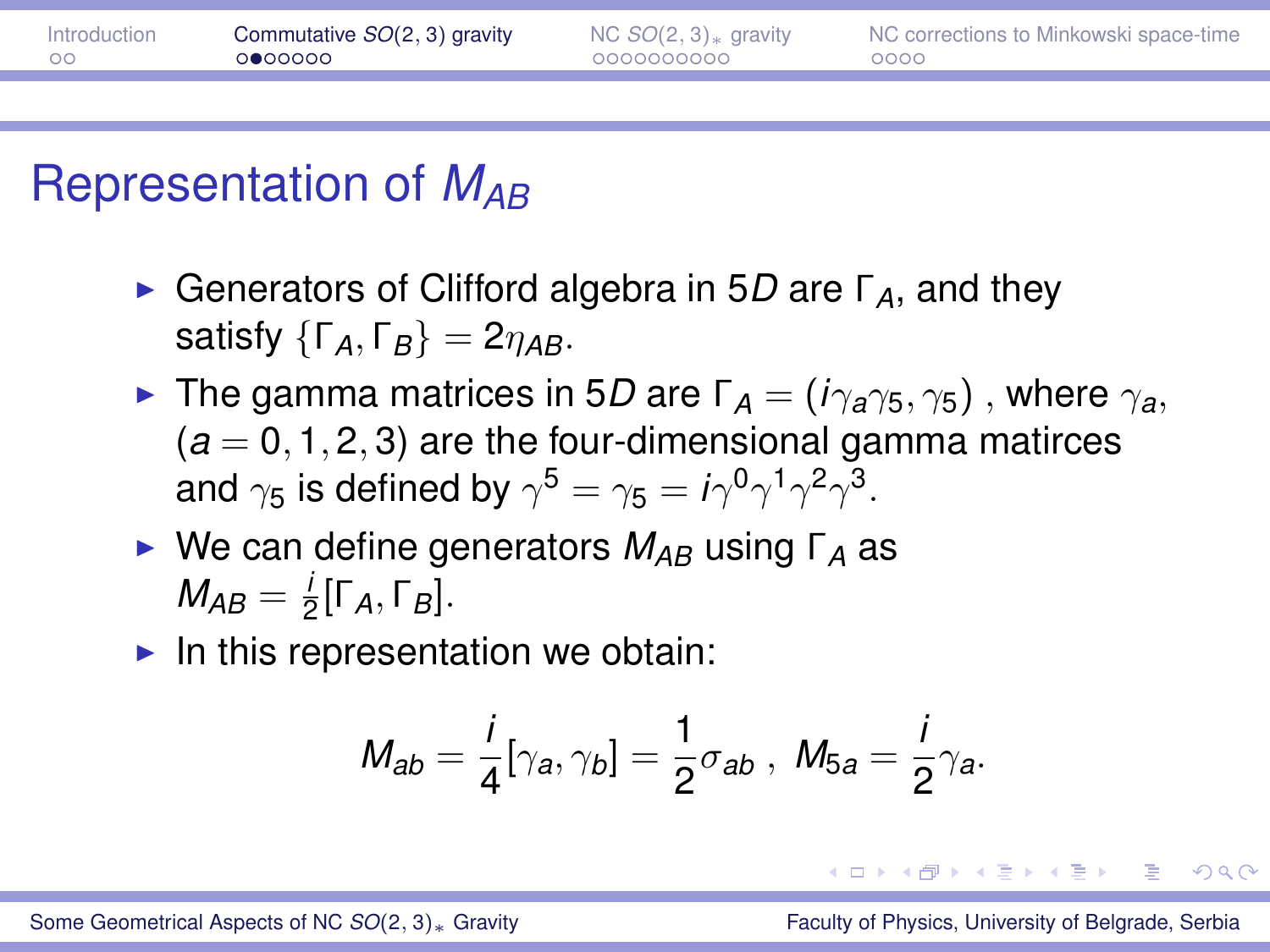| Introduction | Commutative SO(2, 3) gravity | NC $SO(2, 3)$ <sub>*</sub> gravity | NC corrections to Minkowski space-time |
|--------------|------------------------------|------------------------------------|----------------------------------------|
| - ററ         | ററ●റററെ                      | - 0000000000                       | - 0000                                 |
|              |                              |                                    |                                        |

### The gauge potential

 $\triangleright$  *SO*(2, 3) gauge potential is

$$
\omega_\mu = \frac{1}{2} \omega_\mu^{AB} M_{AB} = \frac{1}{4} \omega_\mu^{ab} \sigma^{ab} - \frac{1}{2} \omega_\mu^{a5} \gamma_a.
$$

Inder infinitesimal gauge transformations  $\omega_{\mu}$  transforms as

$$
\delta_{\epsilon}\omega_{\mu}=\partial_{\mu}\epsilon+i[\epsilon,\omega_{\mu}],
$$

where  $\epsilon = \frac{1}{2}$  $\frac{1}{2} \epsilon^{AB} M_{AB}$  is gauge parameter.

► We identify  $\omega_{\mu}^{ab}$  with spin connection and  $l\omega_{\mu}^{a5} = e_{\mu}^{a}$  with vierbeins, where *l* is some parameter which has dimension of lenght.

つひへ

イロト イ押 トイラ トイラトー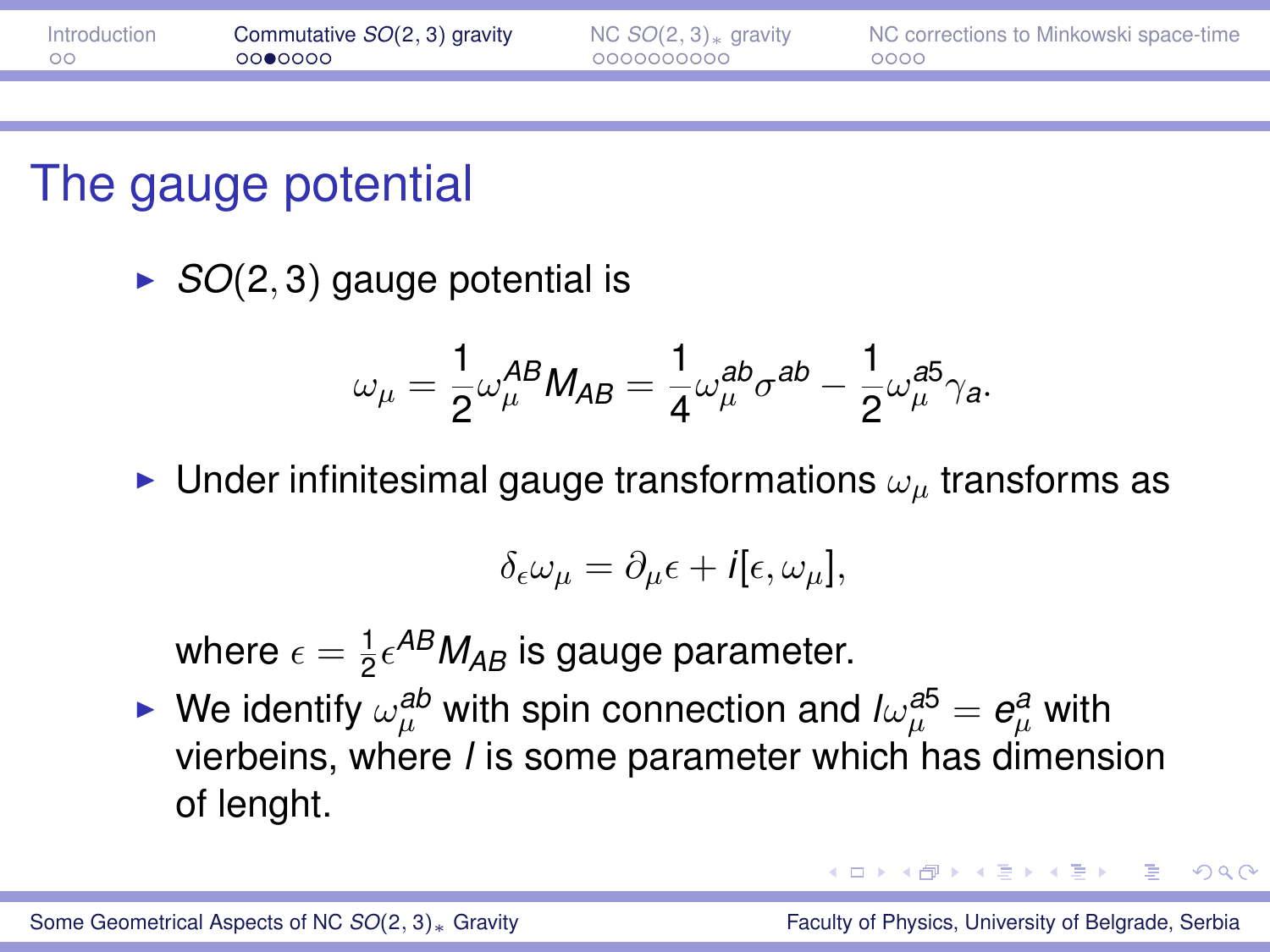| Introduction | Commutative SO(2, 3) gravity | NC $SO(2, 3)$ <sub>*</sub> gravity | NC corrections to Minkowski space-time |
|--------------|------------------------------|------------------------------------|----------------------------------------|
| - ററ         | റററ⊜റററ                      | 0000000000                         | 0000                                   |
|              |                              |                                    |                                        |

### The field strength

From gauge potential  $\omega_{\mu}$  the field strength is defined in the standard way:

$$
F_{\mu\nu} = \partial_{\mu}\omega_{\nu} - \partial_{\nu}\omega_{\mu} - i[\omega_{\mu}, \omega_{\nu}] = \frac{1}{2} F_{\mu\nu}^{AB} M_{AB}.
$$

 $\triangleright$  Under infinitesimal gauge transformations field strength transforms as

$$
\delta_{\epsilon}F_{\mu\nu}=i[\epsilon,F_{\mu\nu}].
$$

[Some Geometrical Aspects of NC](#page-0-0) *SO*(2, 3)<sub><sup>∗</sup></sub> Gravity Faculty Faculty of Physics, University of Belgrade, Serbia

つひへ

 $(0.5, 0.6) \times (0.5, 0.7)$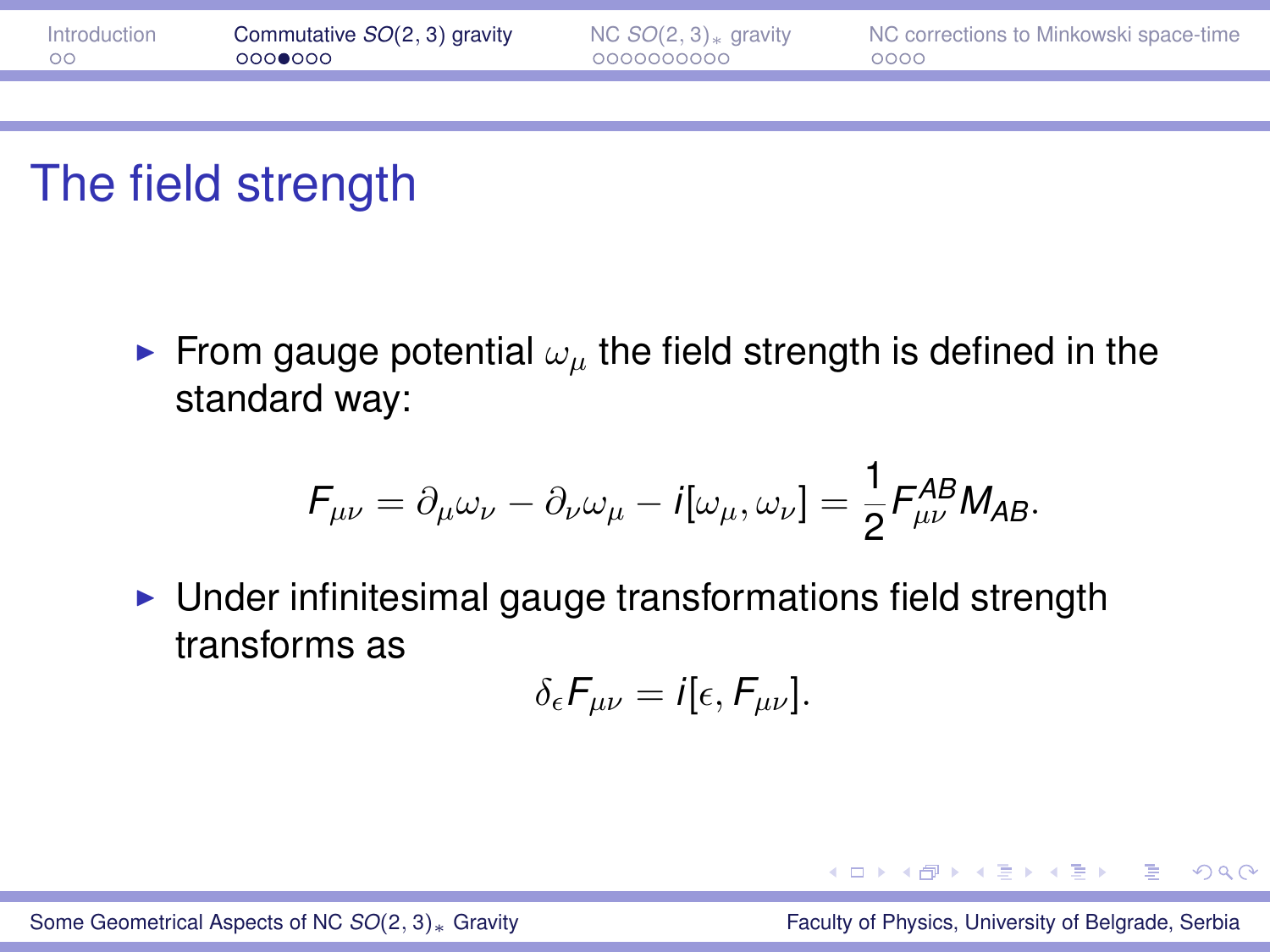| Introduction | Commutative SO(2, 3) gravity | NC $SO(2, 3)$ <sub>*</sub> gravity | NC corrections to Minkowski space-time |
|--------------|------------------------------|------------------------------------|----------------------------------------|
| - ററ         | റററാ⊕ററ                      | - 0000000000                       | 0000                                   |
|              |                              |                                    |                                        |

# The field strength

► Components of the field strength  $F_{\mu\nu}^{AB}$  decompse into  $F_{\mu\nu}^{ab}$ and  $\mathsf{F}^{\mathsf{a5}}_{\mu\nu}$  as

$$
\mathcal{F}^{ab}_{\mu\nu} = \mathcal{R}^{ab}_{\mu\nu} - \frac{1}{l^2} (e^a_\mu e^b_\nu - e^b_\mu e^a_\nu), \ \mathcal{F}^{ab}_{\mu\nu} = \nabla_\mu e^a_\nu - \nabla_\nu e^a_\mu = \mathcal{T}^a_{\mu\nu},
$$

- where  $R^{ab}_{\mu\nu}=\partial_\mu\omega^{ab}_\nu-\partial_\nu\omega^{ab}_\mu+\omega^{ac}_\mu\omega^{cb}_\nu-\omega^{bc}_\mu\omega^{ca}_\nu$  and  $\nabla_{\mu} e_{\nu}^{\mathcal{a}} = \partial_{\mu} e_{\nu}^{\mathcal{a}} + \omega_{\mu}^{\mathcal{ab}} e_{\mu b}.$
- $\blacktriangleright$  *R*<sup>ab</sup> is identified with the curvature tensor, and  $T_{\mu\nu}^a$  with the torsion.

イロト イ押 トイラ トイラ トーラ

 $2QQ$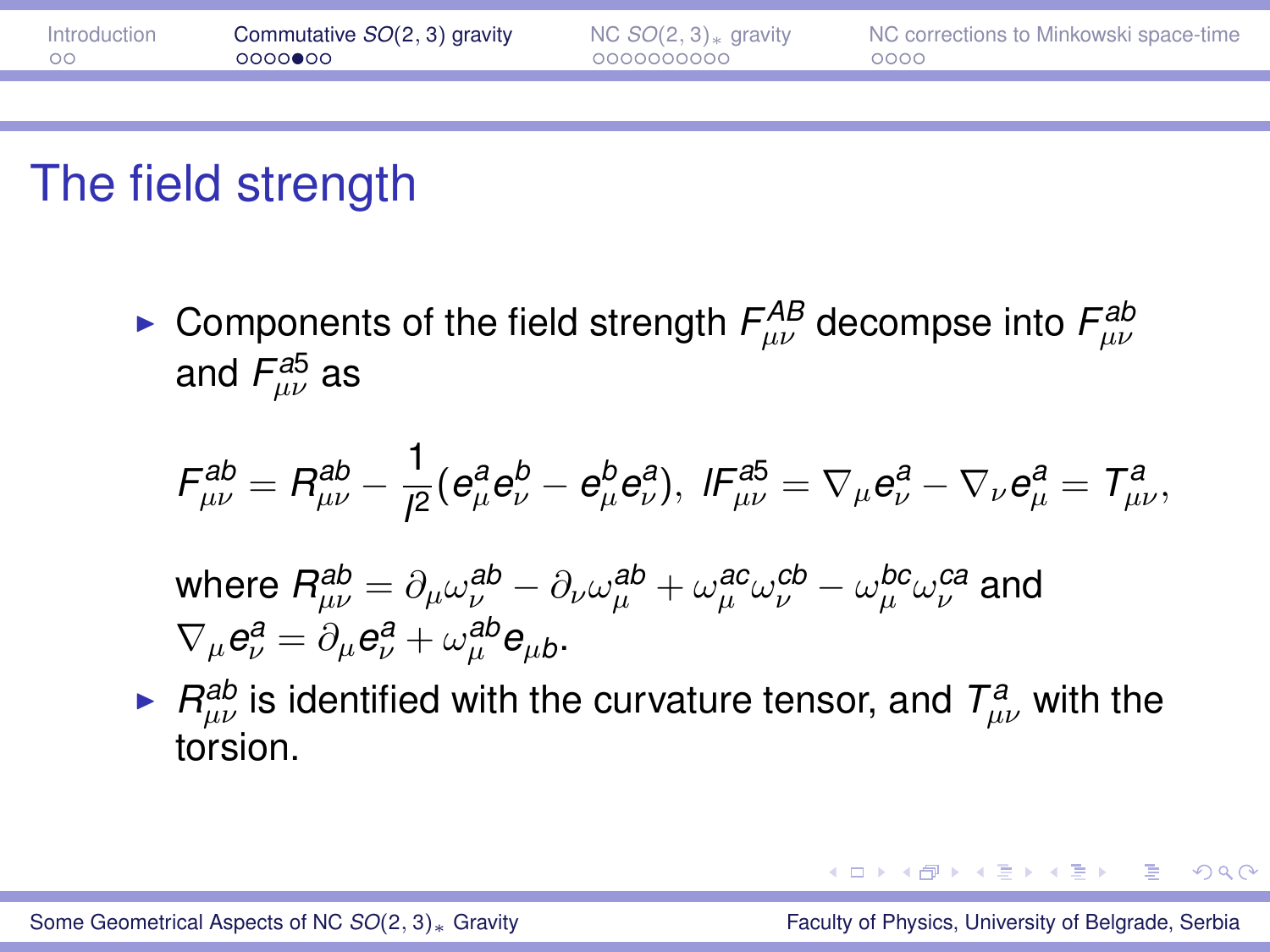| Introduction | Commutative SO(2, 3) gravity | NC $SO(2, 3)$ <sub>*</sub> gravity | NC corrections to Minkowski space-time |
|--------------|------------------------------|------------------------------------|----------------------------------------|
| ററ           | ററററൈ∙െ                      | 0000000000                         | 0000                                   |
|              |                              |                                    |                                        |

#### Gauge invariant actions

- **•** We introduce an auxiliary scalar field  $\phi = \phi^A \Gamma_A$  which transforms in the adjoint representation of the *SO*(2, 3) group  $\delta_{\epsilon} \phi = i[\epsilon, \phi]$ .
- Gauge invariant action is  $S = c_1S_1 + c_2S_2 + c_3S_3$  where

$$
S_1 = \frac{i l}{64\pi G_N} \int \epsilon^{\mu\nu\rho\sigma} \text{Tr}(F_{\mu\nu} F_{\rho\sigma} \phi)
$$

$$
S_2 = \frac{1}{128\pi G_N l} \text{Tr} \int d^4 x \epsilon^{\mu\nu\rho\sigma} F_{\mu\nu} D_\rho \phi D_\sigma \phi \phi + c.c
$$

$$
S_3 = -\frac{i}{128\pi G_N l} \text{Tr} \int d^4 x \epsilon^{\mu\nu\rho\sigma} D_\mu \phi D_\nu \phi D_\rho \phi D_\sigma \phi \phi,
$$
with  $D_\mu \phi = \partial_\mu \phi - i[\omega_\mu, \phi].$ 

つくい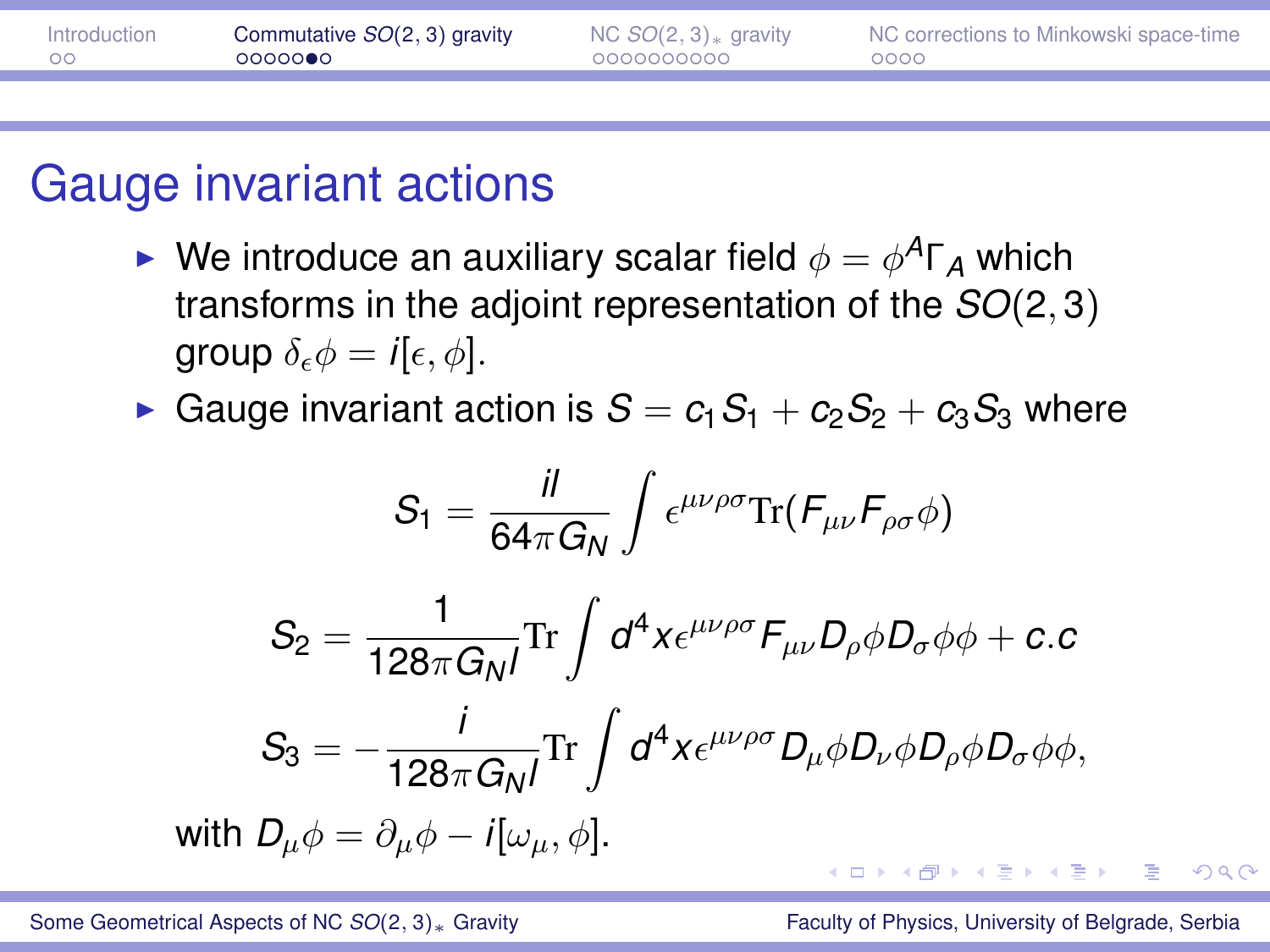| Introduction | Commutative SO(2, 3) gravity | NC $SO(2, 3)$ <sub>*</sub> gravity | NC corrections to Minkowski space-time |
|--------------|------------------------------|------------------------------------|----------------------------------------|
| ററ           | 000000                       | 0000000000                         | 0000                                   |
|              |                              |                                    |                                        |

# Breaking of the *SO*(2, 3) gauge symmetry

► By choosing  $\phi^a = 0$  and  $\phi^5 = I$ , we brake  $SO(2,3)$  gauge symmetry down to *SO*(1, 3), and actions reduce to

$$
S_1 = -\frac{1}{16\pi G_N} \int d^4x \Big( \frac{l^2}{16} \epsilon^{\mu\nu\rho\sigma} \epsilon_{abcd} R_{\mu\nu}^{ab} R_{\rho\sigma}^{cd} + \sqrt{-g} (R - \frac{6}{l^2}) \Big)
$$
  

$$
S_2 = -\frac{1}{16\pi G_N} \int d^4x \sqrt{-g} \Big( R - \frac{12}{l^2} \Big)
$$
  

$$
S_3 = -\frac{1}{16\pi G_N} \int d^4x \sqrt{-g} \Big( -\frac{12}{l^2} \Big)
$$

 $\triangleright$  We partially fix constants  $c_1$ ,  $c_2$  and  $c_3$  by the requirement that the full action after the symmetry breaking reduces to the Einstein-Hilbert action with cosmological constant:  $c_1 + c_2 = 1$  and  $\Lambda = -3 \frac{1 + c_2 + 2c_3}{\beta}$ 2+2C<sub>3</sub>. . . . . . . . . . . <del>.</del> . .

つのへ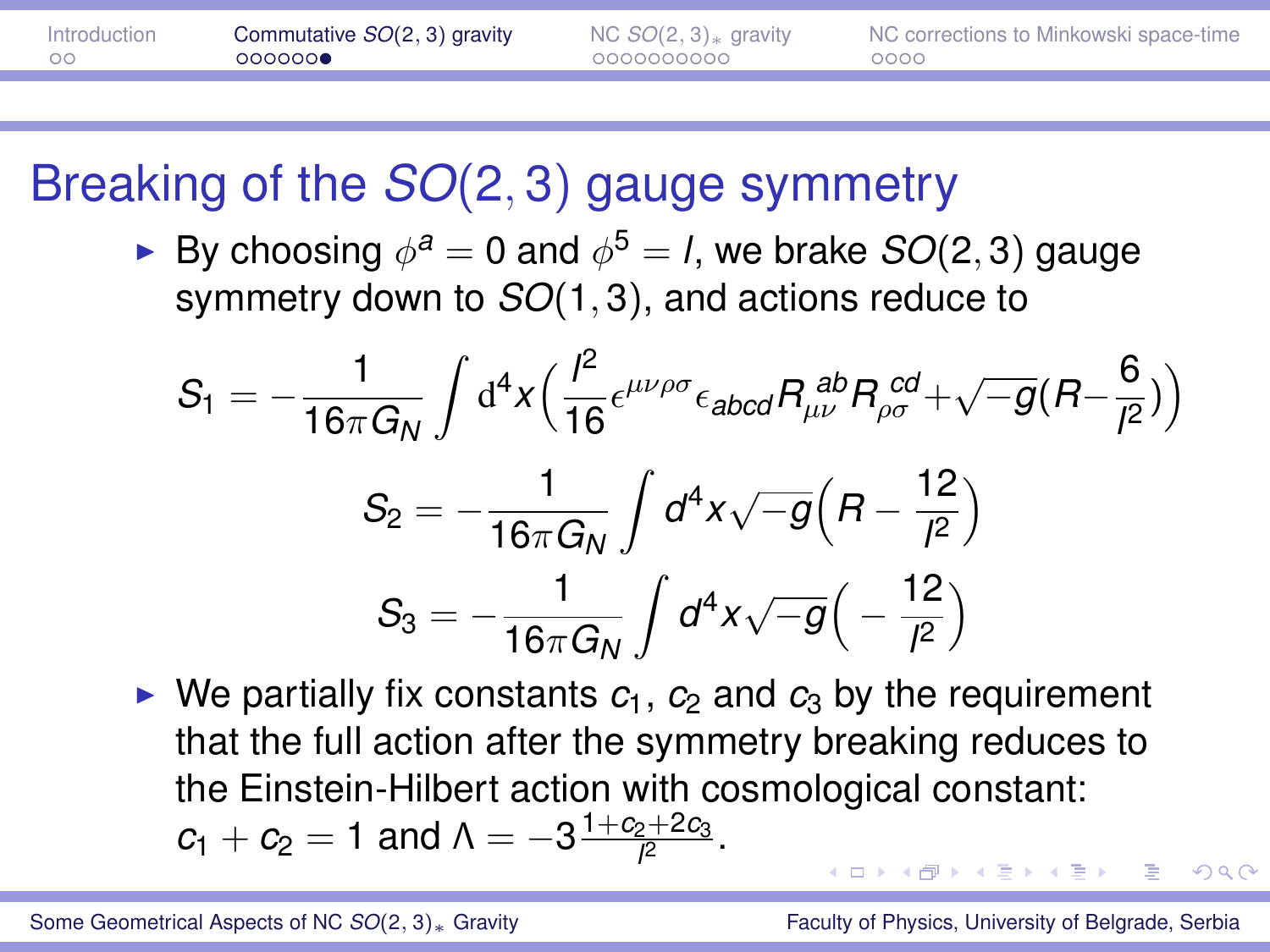<span id="page-11-0"></span>

| Introduction<br>ററ | Commutative SO(2, 3) gravity<br>0000000 | NC $SO(2,3)$ gravity<br>•0000000000 | NC corrections to Minkowski space-time<br>0000 |
|--------------------|-----------------------------------------|-------------------------------------|------------------------------------------------|
|                    |                                         |                                     |                                                |
|                    |                                         |                                     |                                                |

# NC space

- $\triangleright$  We work in the canonical (Moyal-Weyl,  $\theta = const.$ ) NC spacetime.
- $\blacktriangleright$  Following the deformation quantization approach, we represent noncommutative functions as functions of commutative coordinates and change the algebra multiplication with the Moyal-Weyl  $\star$ -product:

$$
f(x)\star g(x)=e^{\frac{i}{2}\theta^{\mu\nu}\frac{\partial}{\partial x^{\mu}}\frac{\partial}{\partial y^{\nu}}}f(x)g(y)|_{y\to x},
$$

where  $\theta^{\mu\nu}$  is a constant antisymmetric matrix and its components are small deformation parameters.

**For coordinates we obtain**  $[x^{\mu} \, \dot{x} \, x^{\nu}] = i\theta^{\mu\nu}$ **.** 

D.  $\Omega$ 

**K ロ ▶ K 何 ▶ K ヨ ▶ K ヨ ▶**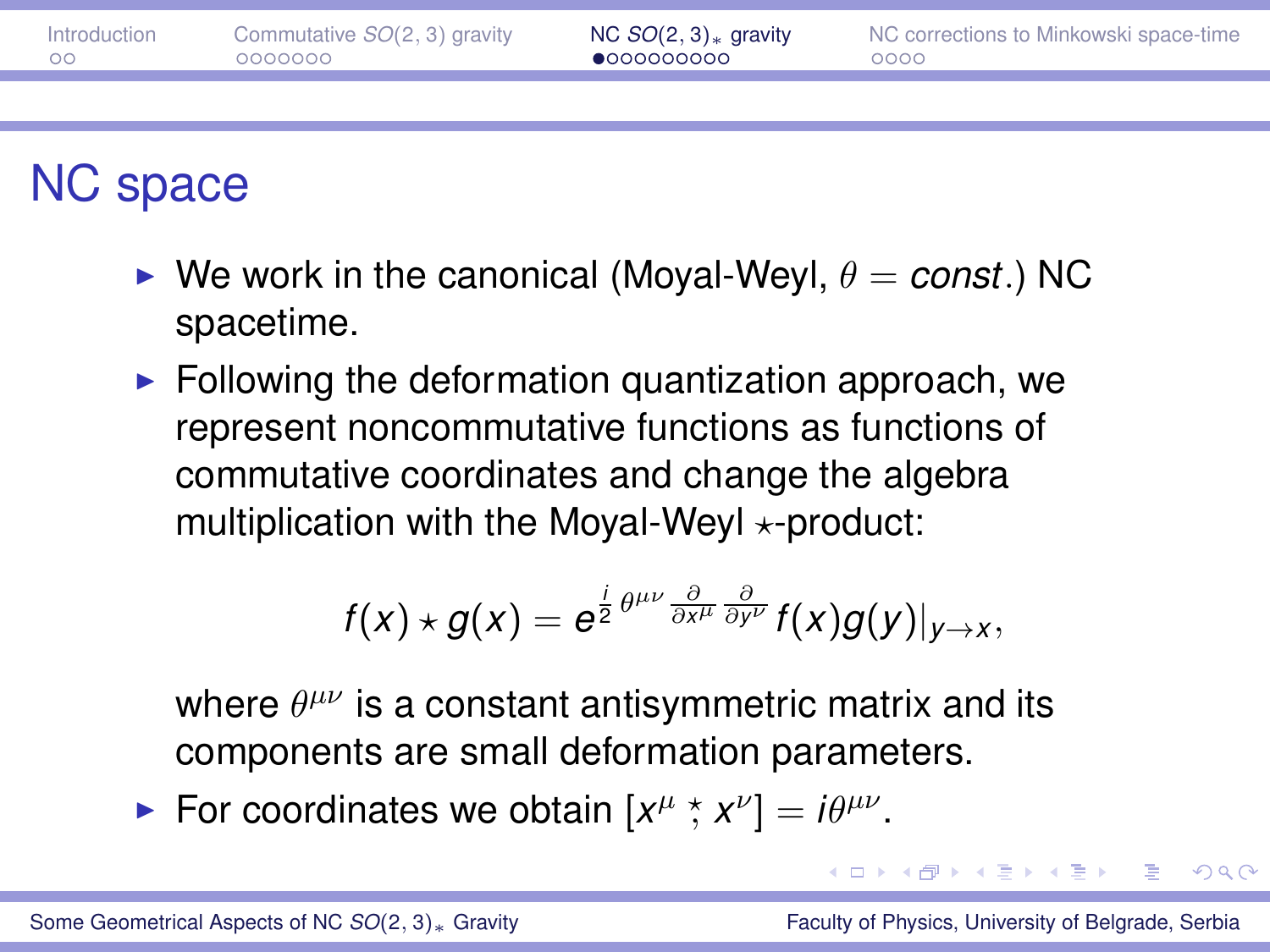| Introduction | Commutative $SO(2, 3)$ gravity | NC $SO(2, 3)$ <sub>*</sub> gravity | NC corrections to Minkowski space-time |
|--------------|--------------------------------|------------------------------------|----------------------------------------|
| ററ           | 0000000                        | 0000000000                         | 0000                                   |
|              |                                |                                    |                                        |

### Noncommutative gauge theory

- $\blacktriangleright$  In commutative case commutator of two infinitesimal gauge transformations is an infinitesimal gauge transformation:  $[\delta_\alpha,\delta_\beta]=\delta_{-i[\alpha,\beta]},$  so we demand in NC case:  $\left[\delta_{\alpha}^* \stackrel{\star}{,} \delta_{\beta}^* \right] = \delta_{-i\left[\alpha,\beta\right]}^{\star}.$
- $\triangleright$  Under NC infinitesimal gague transformations the gauge field, the field strength, auxiliary field transform as:

 $\delta^\star_\epsilon \hat{\omega}_\mu = \partial_\mu \hat{\Lambda}_\epsilon + i[\hat{\Lambda}_\epsilon \stackrel{\star}{,} \hat{\omega}_\mu], \quad \delta^\star_\epsilon \hat{\mathcal{F}}_{\mu\nu} = i[\hat{\Lambda}_\epsilon \stackrel{\star}{,} \hat{\mathcal{F}}_{\mu\nu}], \quad \delta^\star_\epsilon \hat{\Phi} = i[\hat{\Lambda}_\epsilon \stackrel{\star}{,} \hat{\Phi}].$ 

 $\triangleright$  The quantities with hats are NC functions. They belong to enveloping algebra, because  $\star$ -commutators contain both commutators and anticommutators of generators of the gauge group. It seems that NC theory has infinitely many degrees of freedom.  $(0.12.40 \times 10^{-14} \text{ m})$ 

 $\Omega$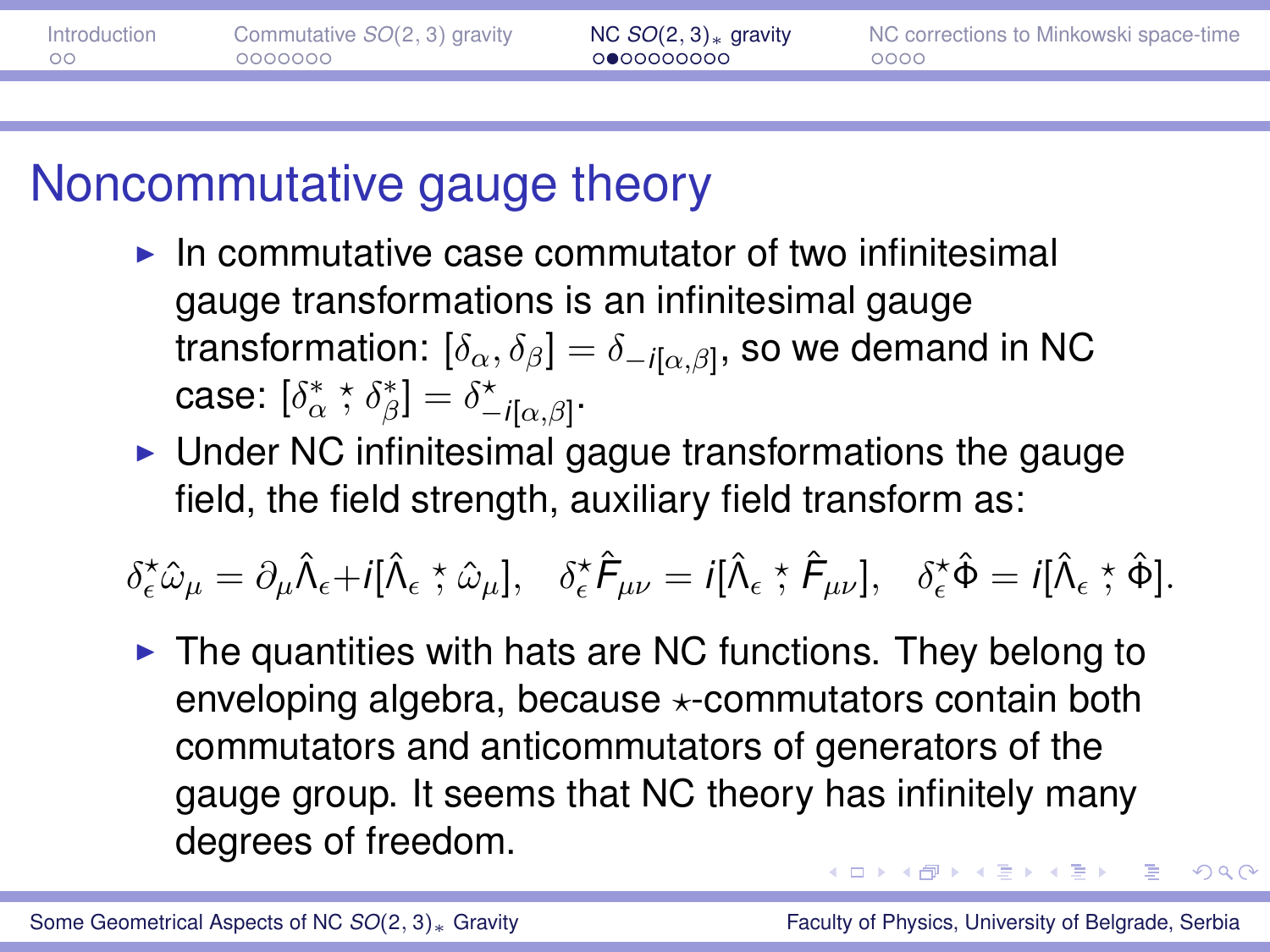| Introduction | Commutative $SO(2, 3)$ gravity | NC $SO(2, 3)$ <sub>*</sub> gravity | NC corrections to Minkowski space-time |
|--------------|--------------------------------|------------------------------------|----------------------------------------|
| ം            | 0000000                        | 0000000000                         | 0000                                   |
|              |                                |                                    |                                        |

### The Seiberg-Witten map

- $\triangleright$  All NC fields and NC gauge parameter are functions only of the commutative fields and gauge parameter and their derivatives.
- $\triangleright$  NC gauge transformations are induced by the corresponding commutative gauge transformations.
- $\triangleright$  We can expand all NC quantities into power series in the noncommutative parameter  $\theta^{\alpha\beta}$ .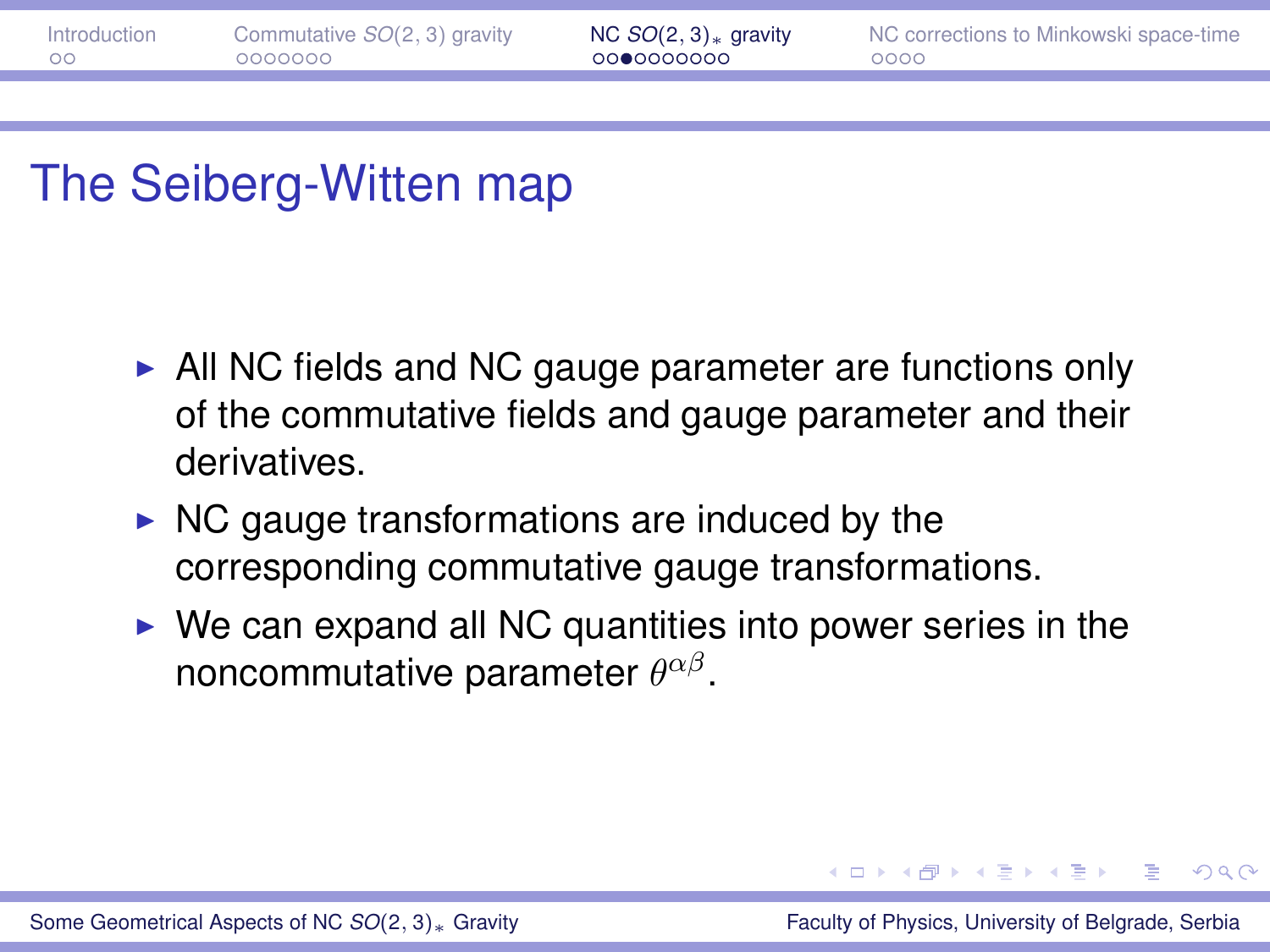# The Seiberg-Witten map solutions

Expansions of the NC variables are:

$$
\hat{\Lambda}_{\epsilon} = \epsilon + \hat{\Lambda}^{(1)} + \hat{\Lambda}^{(2)} + \dots, \quad \hat{\omega}_{\mu} = \omega_{\mu} + \hat{\omega}_{\mu}^{(1)} + \hat{\omega}_{\mu}^{(2)} + \dots,
$$

$$
\hat{F}_{\mu\nu} = F_{\mu\nu} + \hat{F}_{\mu\nu}^{(1)} + \hat{F}_{\mu\nu}^{(2)} + \dots, \quad \hat{\Phi} = \Phi + \hat{\Phi}^{(1)} + \hat{\Phi}^{(2)} \dots
$$

 $\blacktriangleright$  Inserting those expansions into equation for closure of the NC gauge transformations and into transformation laws for NC fields, equations are solved order by order in noncommutative parameter.

つひへ

イロト イ押ト イヨト イヨト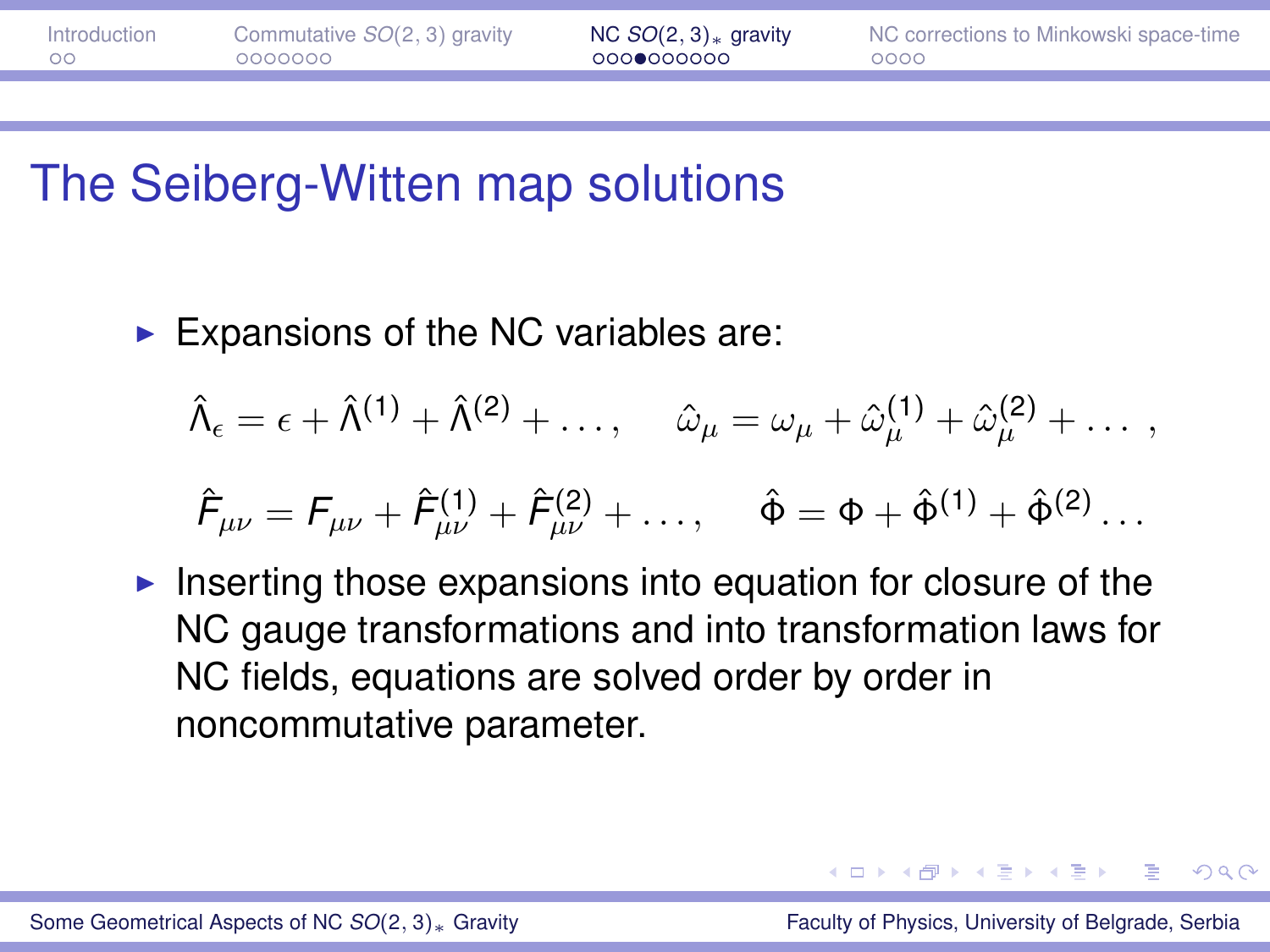| Introduction | Commutative $SO(2, 3)$ gravity | NC $SO(2,3)$ <sub>*</sub> gravity | NC corrections to Minkowski space-time |
|--------------|--------------------------------|-----------------------------------|----------------------------------------|
| ററ           | 0000000                        | 0000000000                        | 0000                                   |
|              |                                |                                   |                                        |

### The Seiberg-Witten map solutions

 $\blacktriangleright$  The zeroth order solutions are commutative functions, and the first order is given by:

$$
\hat{\Lambda}_{\epsilon}(1)=-\frac{1}{4}\theta^{\alpha\beta}\{\omega_{\alpha},\partial_{\beta}\epsilon\},\,
$$

$$
\hat{\omega}_{\mu}^{(1)} = -\frac{1}{4} \theta^{\alpha\beta} {\{\omega_{\alpha}, (\partial_{\beta}\omega_{\mu} + F_{\beta\mu}\}},
$$

$$
\hat{F}_{\mu\nu}^{(1)} = -\frac{1}{4} \theta^{\alpha\beta} {\{\omega_{\alpha}, \partial_{\beta}F_{\mu\nu} + D_{\beta}F_{\mu\nu}\} + \frac{1}{2} \theta^{\alpha\beta} {\{F_{\mu\alpha}, F_{\nu\beta}\}},
$$

$$
\hat{\phi}^{(1)} = -\frac{1}{4} \theta^{\alpha\beta} {\{\omega_{\alpha}, (\partial_{\beta} + D_{\beta})\phi\}}.
$$

 $\triangleright$  Recursively one can obtain the higher order corrections.

化重氮化重氮

 $\Omega$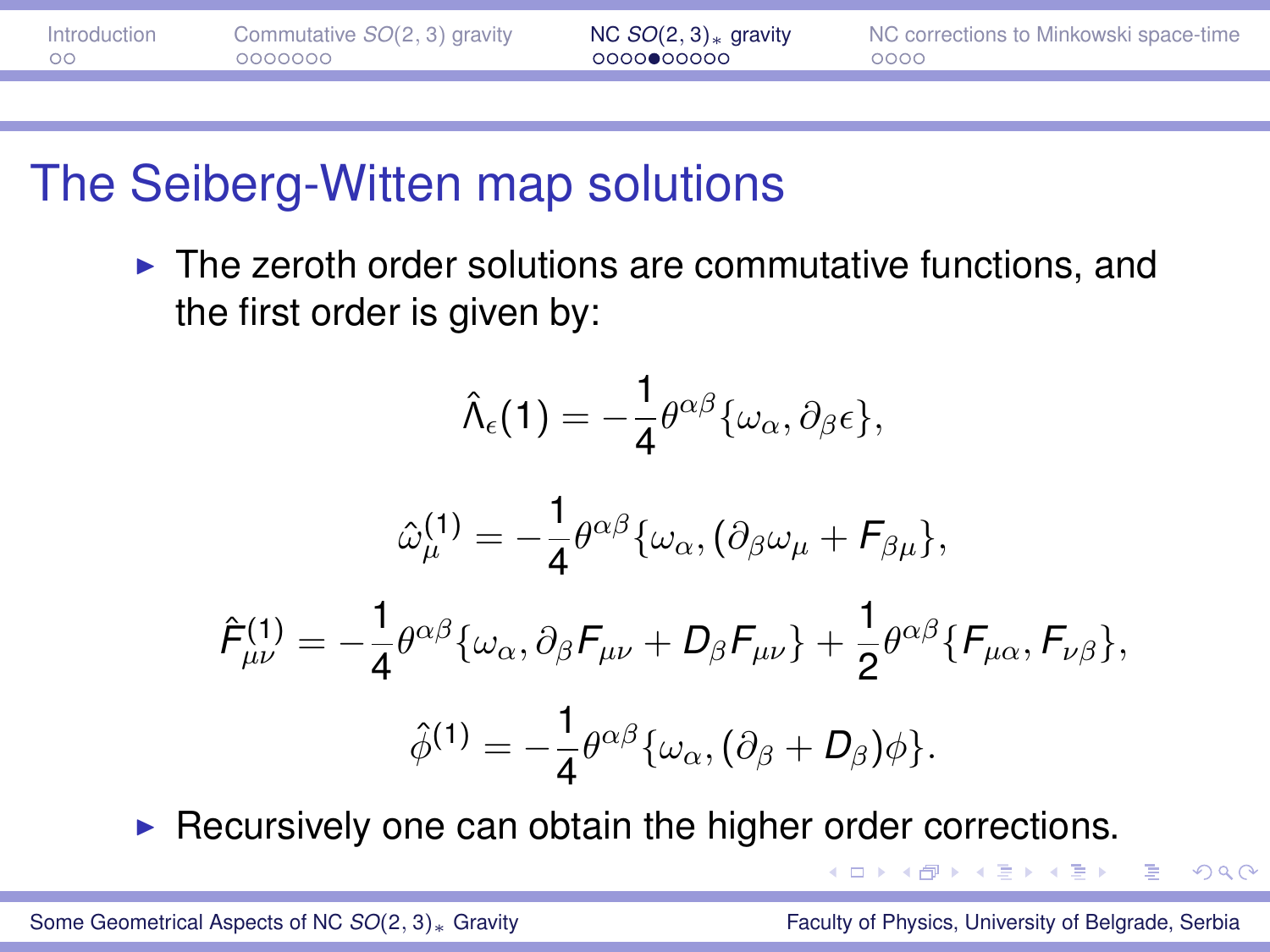| Introduction | Commutative SO(2, 3) gravity | NC $SO(2,3)$ <sub>*</sub> gravity | NC corrections to Minkowski space-time |
|--------------|------------------------------|-----------------------------------|----------------------------------------|
| - ററ         | - 0000000                    | - 00000●0000                      | 0000                                   |
|              |                              |                                   |                                        |

# NC Gravity action

 $\blacktriangleright$  We generalize the  $SO(2,3)$  invariant commutative action by replacing fields with their NC counterparts and multiplication with  $\star$ -multiplication.

$$
S_{NC} = c_1 S_{1NC} + c_2 S_{2NC} + c_3 S_{3NC}
$$

$$
S_{1NC} = \frac{iI}{64\pi G_N} \text{Tr} \int d^4x \epsilon^{\mu\nu\rho\sigma} \hat{F}_{\mu\nu} \star \hat{F}_{\rho\sigma} \star \hat{\phi} ,
$$

$$
S_{2NC} = \frac{1}{64\pi G_N I} \text{Tr} \int d^4x \epsilon^{\mu\nu\rho\sigma} \hat{\phi} \star \hat{F}_{\mu\nu} \star \hat{D}_{\rho} \hat{\phi} \star \hat{D}_{\sigma} \hat{\phi} + c.c. ,
$$
  

$$
S_{3NC} = -\frac{i}{128\pi G_N I} \text{Tr} \int d^4x \epsilon^{\mu\nu\rho\sigma} D_{\mu} \hat{\phi} \star D_{\nu} \hat{\phi} \star \hat{D}_{\rho} \hat{\phi} \star \hat{D}_{\sigma} \hat{\phi} \star \hat{\phi}.
$$

→ 夏 → → 夏 →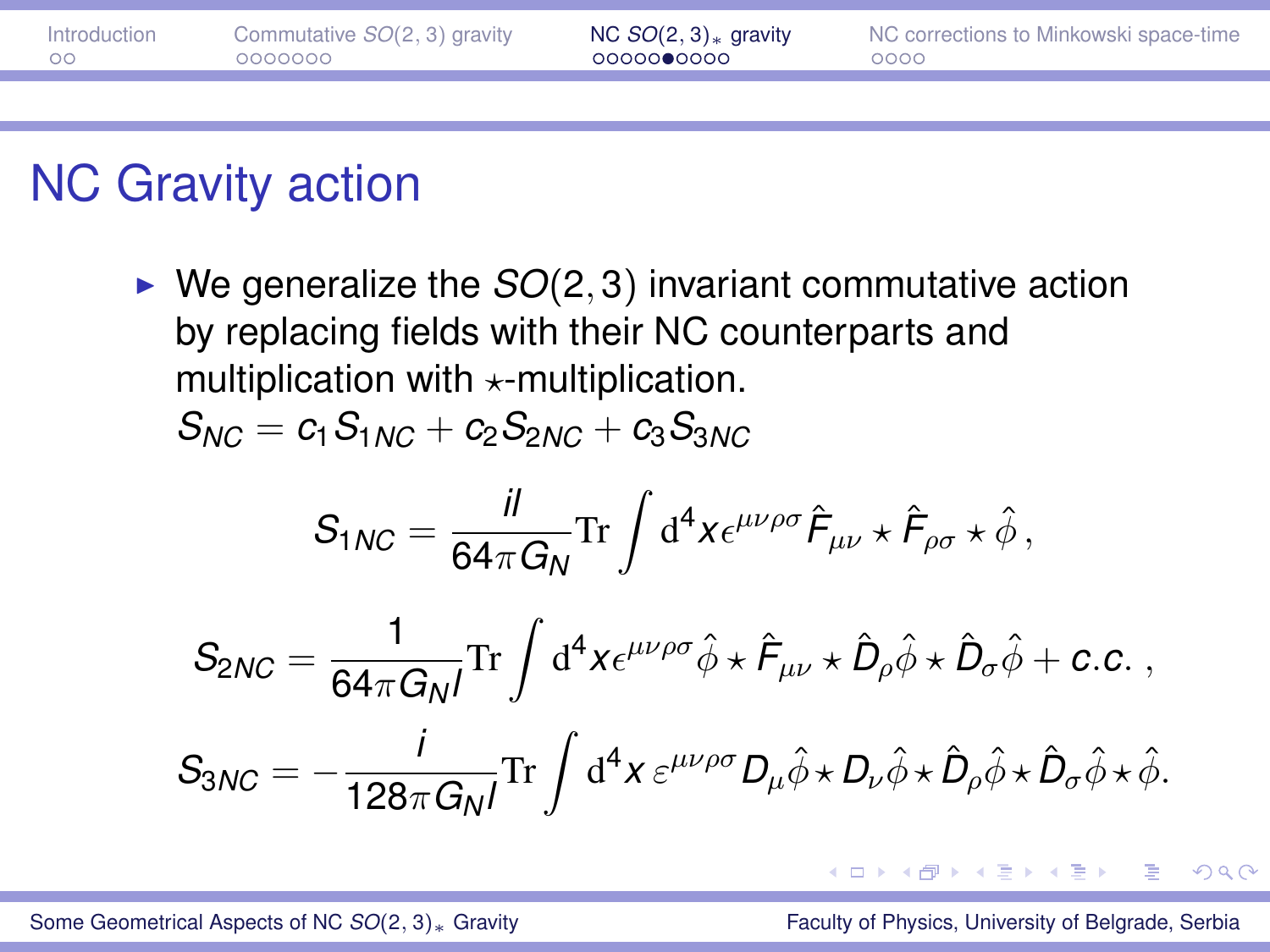| Introduction | Commutative SO(2, 3) gravity | NC $SO(2,3)$ gravity | NC corrections to Minkowski space-time |
|--------------|------------------------------|----------------------|----------------------------------------|
| - ററ         | 0000000                      | , 0000000●000        | 0000                                   |
|              |                              |                      |                                        |

### The Seiberg Witten expansion of the NC action

- $\triangleright$  We expand this action up to the second order in the deformation parameter:  $S_{NC} = S^{(0)} + S^{(1)} + S^{(2)} + \ldots$
- $\blacktriangleright$  The first order correction in the deformation parameter vanishes:  $S_{NC}^{(1)}=0$ .
- $\triangleright$  Obtained second-order action is invariant under SO(2,3) gauge transformations.
- $\triangleright$  After the symmetry breaking, by setting the auxiliary field to  $\phi^{\mathfrak{a}}=0,\;\phi^{\mathfrak{b}}=$  *l*, we arive to SO(1,3) gauge invariant action.

 $\Omega$ 

( ロ ) ( 何 ) ( ヨ ) ( ヨ ) (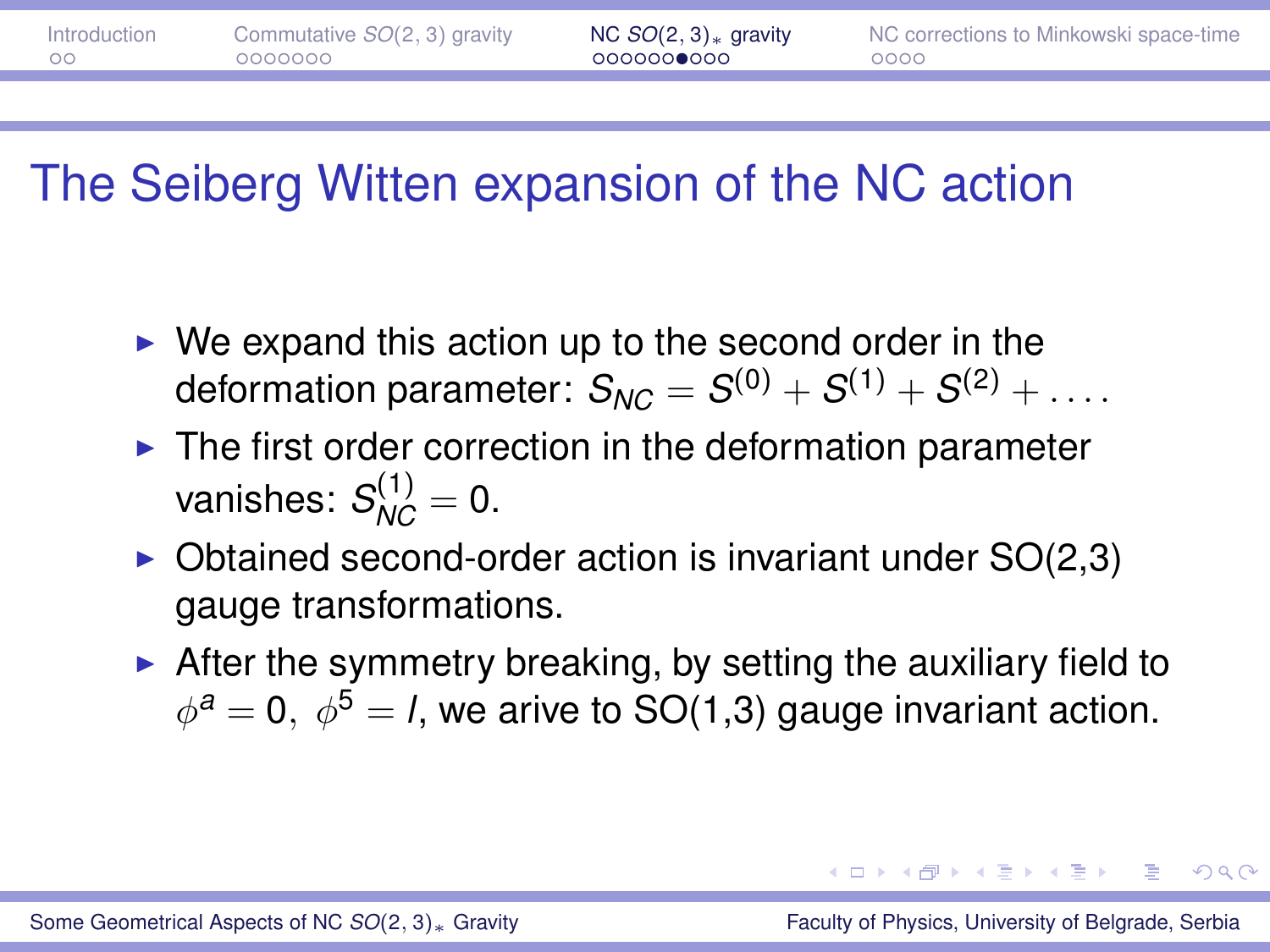| Introduction | Commutative $SO(2, 3)$ gravity | NC $SO(2, 3)$ <sub>*</sub> gravity | NC corrections to Minkowski space-time |
|--------------|--------------------------------|------------------------------------|----------------------------------------|
| ററ           | 0000000                        | 0000000000                         | 0000                                   |
|              |                                |                                    |                                        |

The low-energy NC corrections to the gravity action

 $\triangleright$  We are interested in the low energy expansion of the NC action, so we keep only the terms of the zeroth, the first and the second order in the derivatives of the vierbeins (linear in curvature, quadratic in torsion...):

$$
S_{NC} = S + \frac{1}{128\pi G_N\mu} \int d^4x \, \theta \theta^{\alpha\beta} \theta^{\gamma\delta} \Big( (-2 + 12c_2 + 38c_3) B_{\alpha\beta\gamma\delta} \n+ (4 - 18c_2 - 44c_3) B_{\alpha\gamma\beta\delta} - (6 + 22c_2 + 36c_3) g_{\beta\delta} B_{\alpha\gamma} + \frac{6 + 28c_2 + 56c_3}{\beta} g_{\alpha\gamma} g_{\beta\delta} \n+ (5 - \frac{9}{2}c_2 - 7c_3) T_{\alpha\beta}^2 T_{\gamma\delta\alpha} + (-10 + \frac{9}{2}c_2 + 14c_3) T_{\alpha\gamma}^2 T_{\beta\delta\alpha} + (3 - 3c_2 - 2c_3) T_{\alpha\beta\gamma} T_{\delta\mu}^{\mu} \n+ (1 + 2c_2) T_{\alpha\beta\rho} T_{\gamma\delta}^{\rho} + 8T_{\alpha\gamma\delta} T_{\beta\mu}^{\mu} - (2c_2 + 4c_3) T_{\alpha\gamma\rho} T_{\delta\beta}^{\rho} \n+ (2c_2 + 4c_3) g_{\beta\delta} T_{\gamma\sigma}^{\sigma} T_{\alpha\rho}^{\rho} - (2c_2 + 4c_3) T_{\alpha\rho\sigma} T_{\gamma}^{\sigma\rho} g_{\beta\delta} + (-2 + 4c_2 + 18c_3) T_{\alpha\beta\gamma} e_{\alpha}^{\rho} \nabla_{\delta} e_{\rho}^{\beta} \n+ (6 - 8c_2 - 8c_3) T_{\alpha\gamma\beta} e_{\alpha}^{\rho} \nabla_{\delta} e_{\rho}^{\beta} + (2 + 4c_2 + 12c_3) T_{\alpha\gamma\rho} T_{\rho}^{\mu} e_{\beta}^{\beta} \nabla_{\delta} e_{\mu}^{\beta} - T_{\alpha\beta}^{\mu} e_{\beta}^{\beta} \nabla_{\gamma} e_{\mu}^{\beta} \n+ (-6 - 8c_2 - 16c_3) T_{\delta\rho\beta} e_{\alpha}^{\rho} \nabla_{\alpha} e_{\gamma}^{\alpha} - (2c_2 + 4c_3) g_{\alpha\gamma}
$$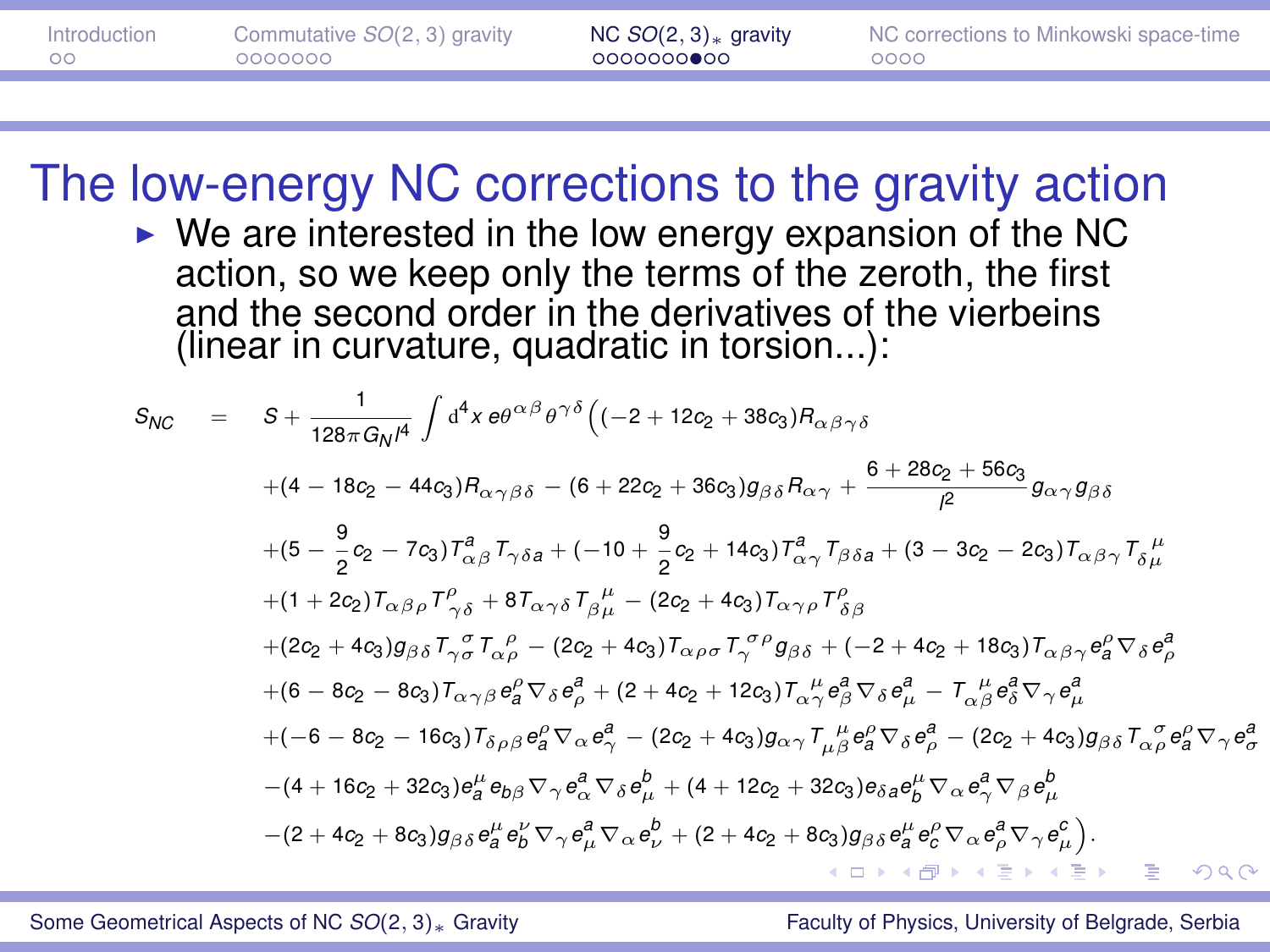# Properties of the NC gravity action

- $\blacktriangleright$  In the zeroth order this action reduces to the Einstein-Hilbert action with cosmological constant.
- $\triangleright$  Local Lorentz symmetry is perserved, but the action breaks the diffeomorphism symmetry.

 $\Omega$ 

イロト イ押ト イヨト イヨト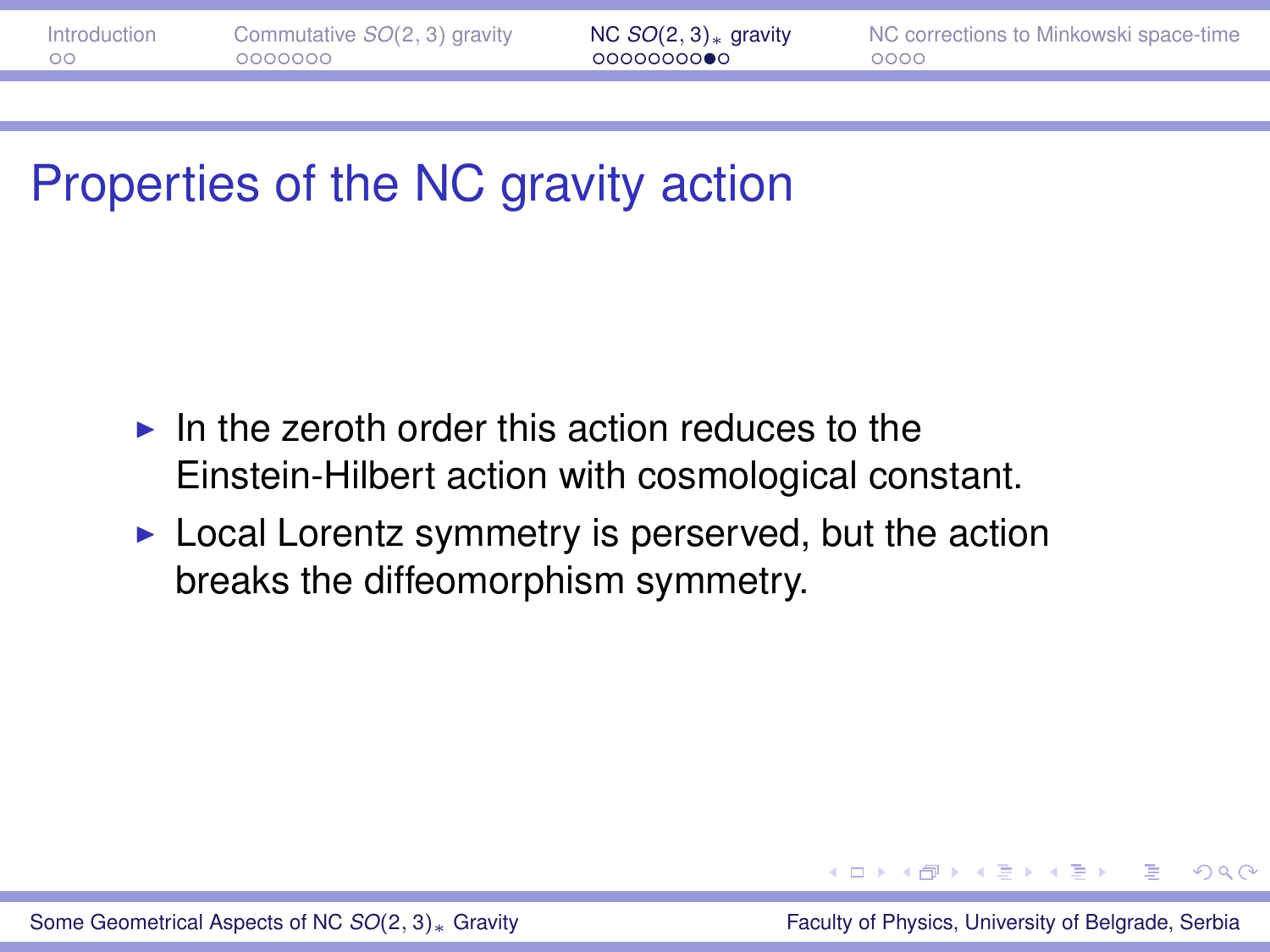<span id="page-20-0"></span>

| Introduction | Commutative SO(2, 3) gravity | NC $SO(2, 3)$ <sub>*</sub> gravity | NC corrections to Minkowski space-time |
|--------------|------------------------------|------------------------------------|----------------------------------------|
| ററ           | 0000000                      | 000000000                          | 0000                                   |
|              |                              |                                    |                                        |

### Equations of motion

 $\triangleright$  Variation with respect to the vierbeins:

$$
R_{\alpha\gamma}^{\ \ \ cd}e_{d}^{\gamma}e_{a}^{\alpha}e_{c}^{\mu}-\frac{1}{2}e_{a}^{\mu}R+\frac{3}{l^{2}}(1+c_{2}+2c_{3})e_{a}^{\mu}=\tau_{a}^{\ \mu}=-\frac{8\pi G_{N}}{e}\frac{\delta S_{NC}^{(2)}}{\delta e_{\mu}^{a}}.
$$

 $\triangleright$  Variation with respect to the spin connection:

$$
\mathcal{T}_{ac}^{\quad c}e_{b}^{\mu}-\mathcal{T}_{bc}^{\quad c}e_{a}^{\mu}-\mathcal{T}_{ab}^{\quad \mu}= \mathcal{S}_{ab}^{\quad \mu}=-\frac{16\pi G_N}{e}\frac{\delta \mathcal{S}_{NC}^{(2)}}{\delta \omega_{\mu}^{ab}}.
$$

 $\triangleright$  We see that the noncommutativity is a source of curvature and torison: i.e. flat spacetime becomes curved as an effect of noncommutative corrections; also, a torsion-free solution could develop a nonzero torsion in the presence of noncommutativity.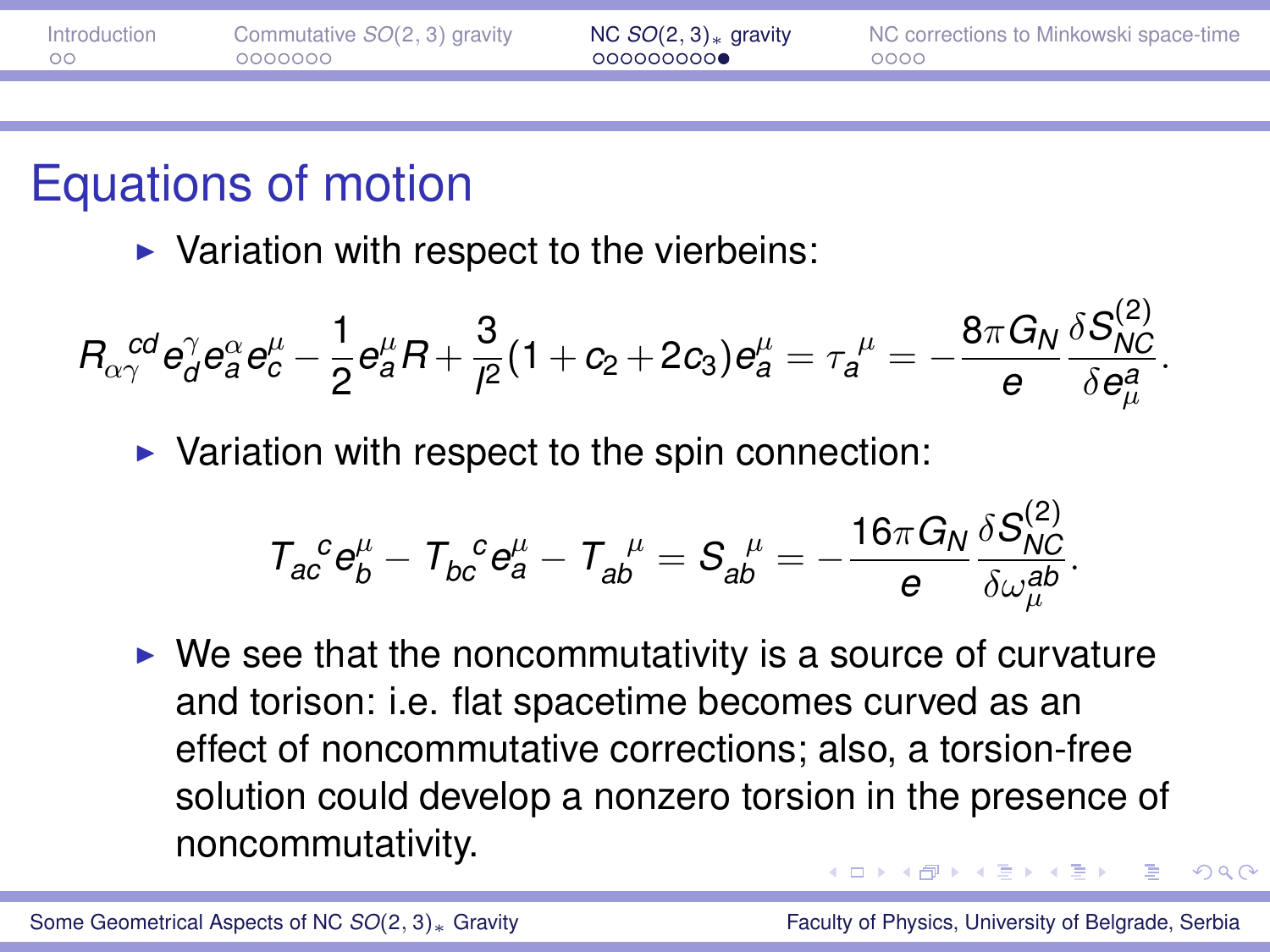<span id="page-21-0"></span>

| Introduction | Commutative $SO(2, 3)$ gravity | NC $SO(2, 3)$ <sub>*</sub> gravity | NC corrections to Minkowski space-time |
|--------------|--------------------------------|------------------------------------|----------------------------------------|
| - ററ         | 0000000                        | 0000000000                         | 0000                                   |
|              |                                |                                    |                                        |

# NC corrections to Minkowski space

- $\triangleright$  Minkowski space-time is a solution of vacuum Einstein equations without the cosmological constant  $(1 + c_2 + 2c_3 = 0).$
- $\triangleright$  We want to find NC corrections to this solution, and assume metric in the form:  $g_{\mu\nu} = \eta_{\mu\nu} + h_{\mu\nu}$ , where  $h_{\mu\nu}$  is a small correction of the order  $\theta^2$ .
- $\blacktriangleright$  The first equation of motion becomes

$$
\frac{1}{2}(\partial_{\sigma}\partial^{\nu}h^{\sigma\mu} + \partial_{\sigma}\partial^{\mu}h^{\sigma\nu} - \partial^{\mu}\partial^{\nu}h - \Box h^{\mu\nu}) - \frac{1}{2}\eta^{\mu\nu}(\partial_{\alpha}\partial_{\beta}h^{\alpha\beta} - \Box h) \n= \frac{11}{4/6}(2\eta_{\alpha\gamma}\theta^{\alpha\mu}\theta^{\gamma\nu} + \frac{1}{2}\eta_{\alpha\gamma}\eta_{\beta\delta}\eta^{\mu\nu}\theta^{\alpha\beta}\theta^{\gamma\delta}).
$$

 $\triangleright$  The second equation gives no contribution, so the Minkowski spacetime remains torsion[-fre](#page-20-0)[e.](#page-22-0)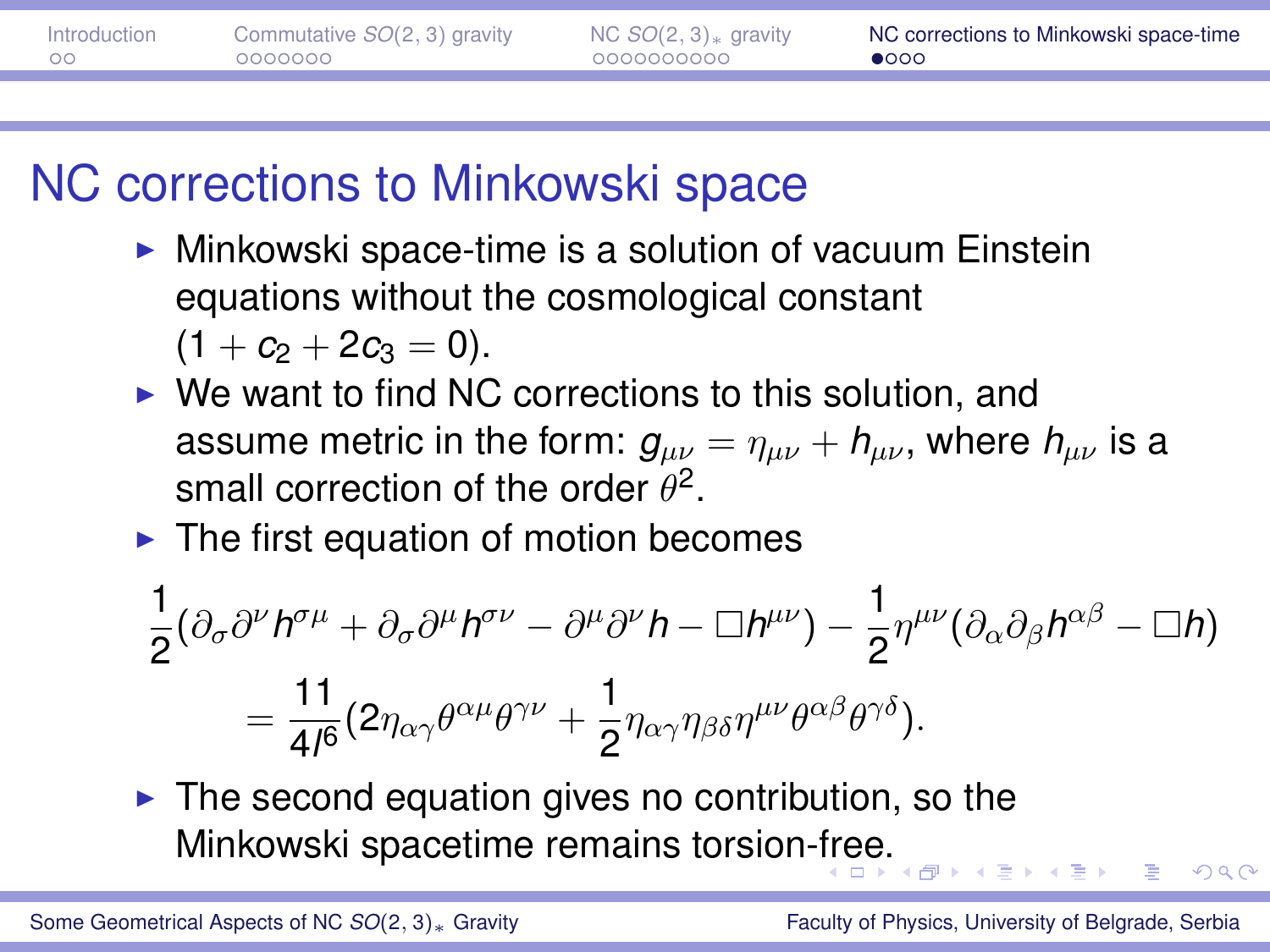<span id="page-22-0"></span>

| Introduction | Commutative $SO(2, 3)$ gravity | NC $SO(2, 3)$ <sub>*</sub> gravity | NC corrections to Minkowski space-time |
|--------------|--------------------------------|------------------------------------|----------------------------------------|
| - ററ         | 0000000                        | 0000000000                         | 0000                                   |
|              |                                |                                    |                                        |

#### Solution to equation of motion

**Fighthand side of the equations for**  $h_{\mu\nu}$  **are constant, so** these equations are solved by  $h_{\mu\nu}$  quadratic in the coordinates.

 $\triangleright$  We find the solution of the form:

$$
g_{00} = 1 - \frac{11}{2l^6} \theta^{0m} \theta^{0n} x^m x^n - \frac{11}{8l^6} \theta^{\alpha\beta} \theta_{\alpha\beta} r^2, \qquad g^{0i} = -\frac{11}{3l^6} \theta^{0m} \theta^{0n} x^m x^n,
$$

$$
g_{ij} = -\delta_{ij} - \frac{11}{6l^6} \theta^{im} \theta^{jn} x^m x^n + \frac{11}{24l^6} \delta^{ij} \theta^{\alpha\beta} \theta_{\alpha\beta} r^2 - \frac{11}{24l^6} \theta^{\alpha\beta} \theta_{\alpha\beta} x^i x^j.
$$

 $\triangleright$  Scalar curvature of this solution is  $R=-\frac{11}{\beta}\theta^{\alpha\beta}\theta^{\gamma\delta}\eta_{\alpha\gamma}\eta_{\beta\delta}=const..$  Curvature is induced by the noncommutativity.

 $\Omega$ 

( ロ ) ( 何 ) ( ヨ ) ( ヨ ) (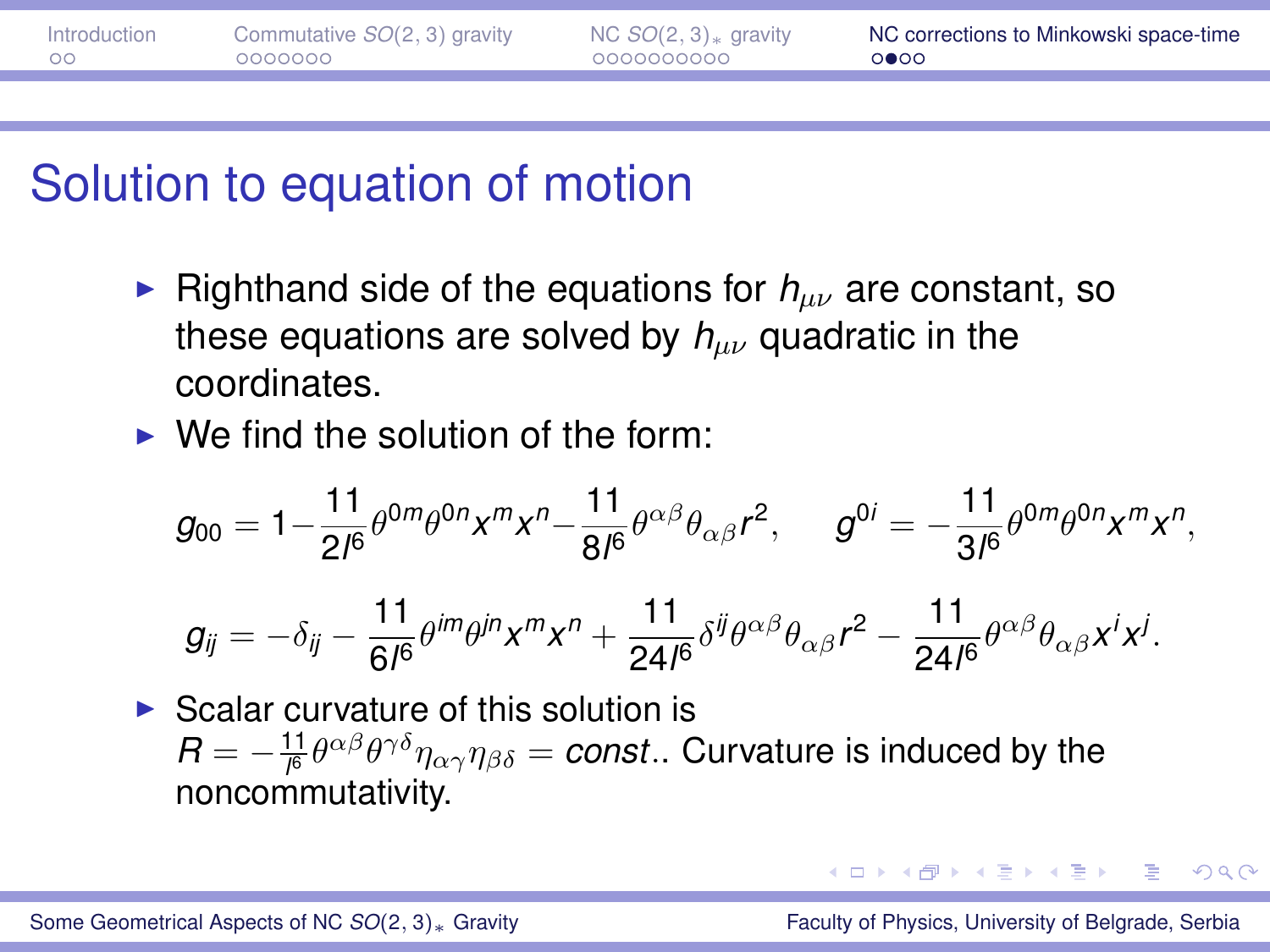| Introduction | Commutative $SO(2, 3)$ gravity | NC $SO(2, 3)$ <sub>*</sub> gravity | NC corrections to Minkowski space-time |
|--------------|--------------------------------|------------------------------------|----------------------------------------|
| - ററ         | 0000000                        | 0000000000                         | 0000                                   |
|              |                                |                                    |                                        |

#### Metric in Fermi normal coordinates

 $\triangleright$  The Reimann tensor for this solution can be calculated easily. A very interesting (and unexpected) observation follows: knowing the components of the Riemann tensor the components of the metric tensor can be written as

$$
g_{00}=1-R_{0m0n}x^mx^n, \qquad g_{0i}=-\frac{2}{3}R_{0min}x^mx^n, \qquad g_{ij}=-\delta_{ij}-\frac{1}{3}R_{imjn}x^mx^n.
$$

If This shows that the coordinates  $x^{\mu}$  we started with, are Fermi normal coordinates - inertial coordinates of a local observer moving along some geodesic. They can be constructed in a small neighborhood along the geodesic (cylinder).

 $\mathcal{A} \cap \mathcal{B} \rightarrow \mathcal{A} \supseteq \mathcal{B} \rightarrow \mathcal{A} \supseteq \mathcal{B}$